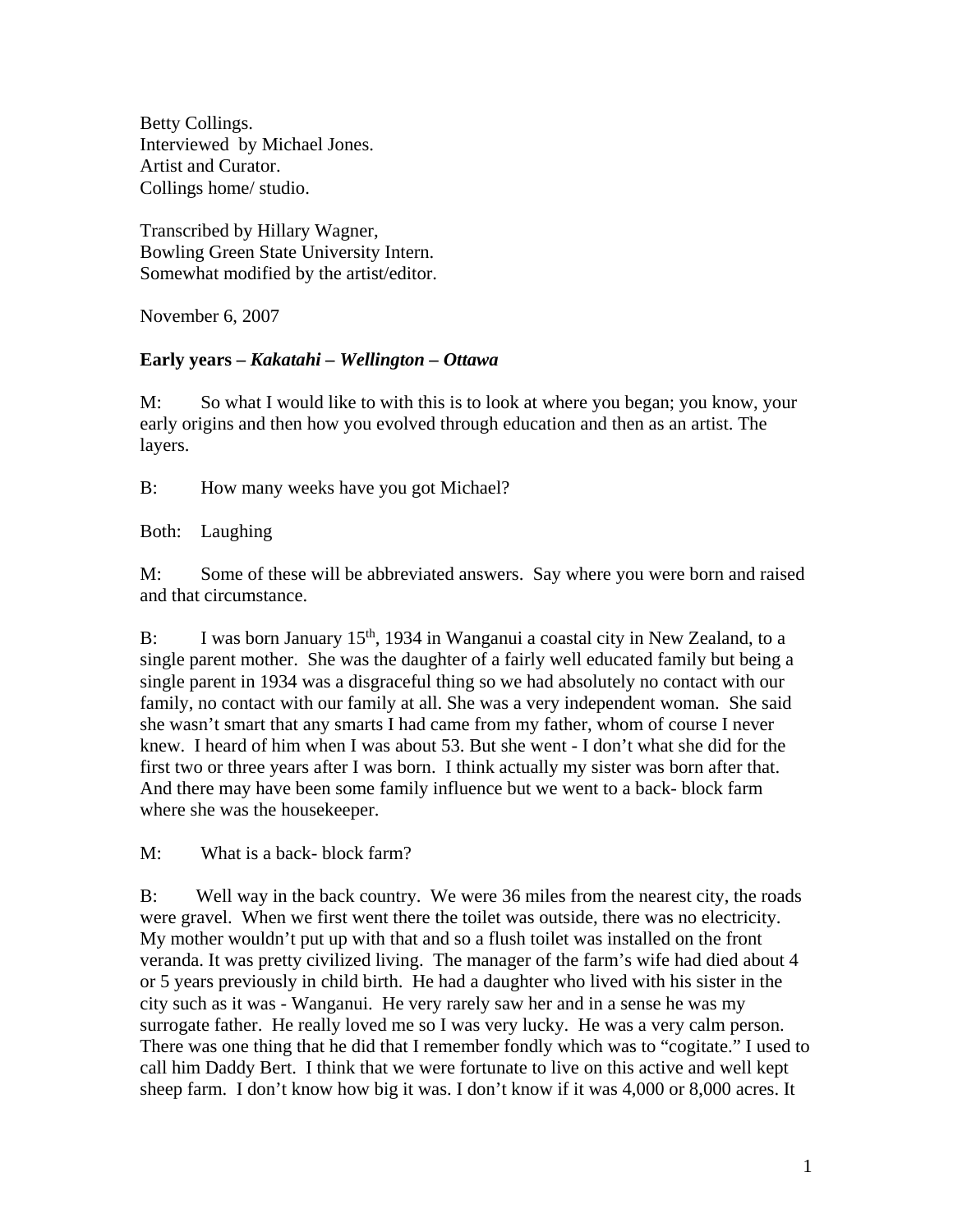was just a lot of land. I think that being on a farm makes for a good child hood. The only problem is that the schools that you go to are pitiful, really pitiful. We traveled for 4 miles every day on the bus and when we got there we were lucky if there were 12 kids there.

M: And that's all grades?

B: Yeah, all grades. Very quickly if you showed any talent in reading or arithmetic or anything else you became the teacher's helper. So that was my fate until I was about 12 - no 11 - when my mother realized I needed to go to secondary school. I don't know how she did it but I think she put an ad in the paper and she married a man outside of Wellington. We moved to Paekakariki which is on the coast North of Wellington so I was able to go to a big inner-city school which was fine except I wasn't prepared for it. It was hell, absolute hell as I had no idea half the time what was going on.

M: My God.

B: You know all of this background effects just about everything you do in your life when you begin to look back on it; your art, the way you go about whatever you happen to do, making things, situations. Anyway, my mother and the man who became my stepfather, given that I didn't have a male name - William Hebden adopted me so my name went from being Betty Stent to being Betty Hebden. So that was my second name.

M: …..laughing

B: I got used to it. They thought it would be a good idea if I took a commercial course so I could do short-hand and typewriting and book-keeping and thus get a job. I got to be good at that, but throughout the third and fourth form I just had no idea what was going on. In the fifth form another girl and I in the class decided that we were going to pass School Certificate.

M: So the fifth form is equivalent to what in High School?

B: Oh, I don't know. It's the  $3<sup>rd</sup>$  year of High School. I was young for my age. 12, 13, 14 most other kids were 15 by the end of the fifth form when you had to pass School Certificate to continue. I studied like crazy, Geography and English and the short-hand typing and book-keeping stuff that was part of it scraping through School certificate and got into the  $6<sup>th</sup>$  form. This was an accomplishment in itself given no one expected either of us to be able to do this - but we did.

M: You and your sister both?

B: No, I didn't know my sister then. This was a girl with whom I was friends; her name was Josephine Gunter. We both got into the  $6<sup>th</sup>$  form. I stayed for a year and being too young to leave school went back into the second year  $6<sup>th</sup>$  form. Right about this time the school began to realize I had a brain (hey this girl is not so stupid after all!) so at the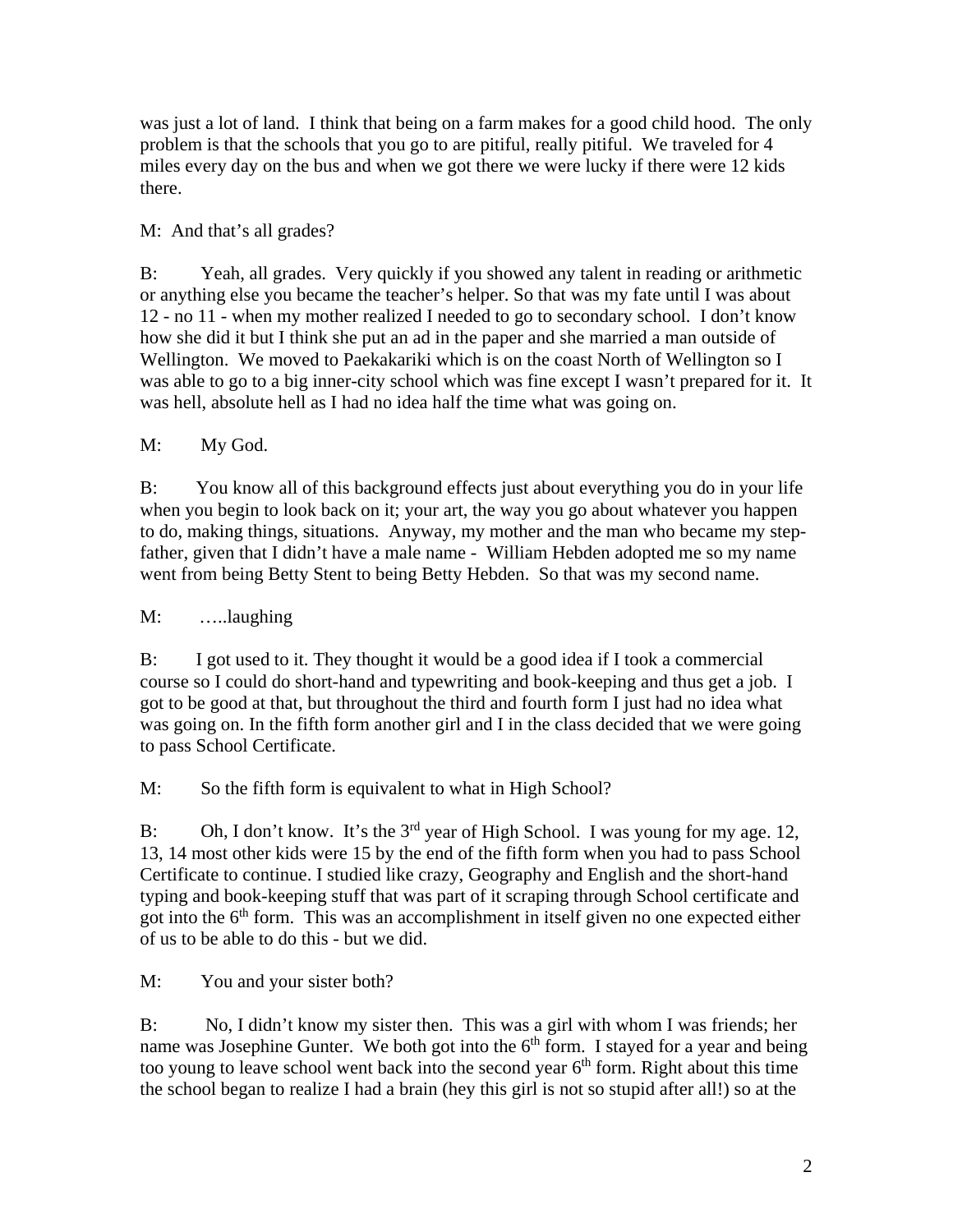end of the  $2<sup>nd</sup>$  year 6<sup>th</sup> I was given a scholarship to go to the university. And the idea was that she's pretty smart. She knows all about all this stuff, she's really good at bookkeeping and accounting. She's already done the equivalent of Accounting I. She should become a Commercial teacher. Yuck! There was no way I was going to do that, absolutely no way.

# M: A commercial teacher means what?

B: Teaching High School children typing, shorthand and bookkeeping. I was only 17 but I knew that that was enough for me so I said no thank you and gave as the reason the fact that if I went to Teachers' College I would be getting a stipend and would be able to help my mother with the costs. Of course all this is during the time that New Zealand was a Socialistic country and she was getting paid the amount of money that you got for having a child. I can't remember what the child allowance was – maybe twelve and sixpence a week. But it was enough to add to the money she was getting when her husband died which was pretty soon after we got to Paekakariki. She was a very independent lady. She was able to take a widow's pension but said that wasn't her she'd rather work for one and sixpence more a week. People thought that she was doing it for the extra money but it wasn't she just didn't like to sit around and take money from people so she worked. That background was a very good reason not to be educated in something you didn't want to be educated in anyway. So I went to teacher's college and did that for 2 years - boy that was a crock they didn't teach you anything. And then did 2 or 3 years teaching infant school. I soon realized that I had made a mistake that this wasn't for me either so I gave it up used my skills as a short hand typist and worked in an office for a while. By this time we'd been married for some time.

# M: You were married to Ted?

B: Yes, when I was nineteen. I worked for somebody called the General Director or whatever - pompous ass - of the Railway Officers Institute. Which meant - I was kind of decorative in those days - I was decorating his office. He wasn't there very often and I was bored but as I was going to the university I used the time to type out my notes but I was still bored so gave that up and went onto the campus and worked as an administrative assistant for the geography and geology departments, which was fun. I enjoyed the people and did that right through to the time that our daughter was born when I quit. Six months after that Ted got a post doctorate appointment in Ottawa so we went to Canada.

- M: Where in Canada?
- B: Ottawa

M: So you met Ted when you were in college?

B: Yes, I met Ted when I was at Teachers College. My mother and I by this time had moved out of the awful accommodation that we lived in. You have to realize that in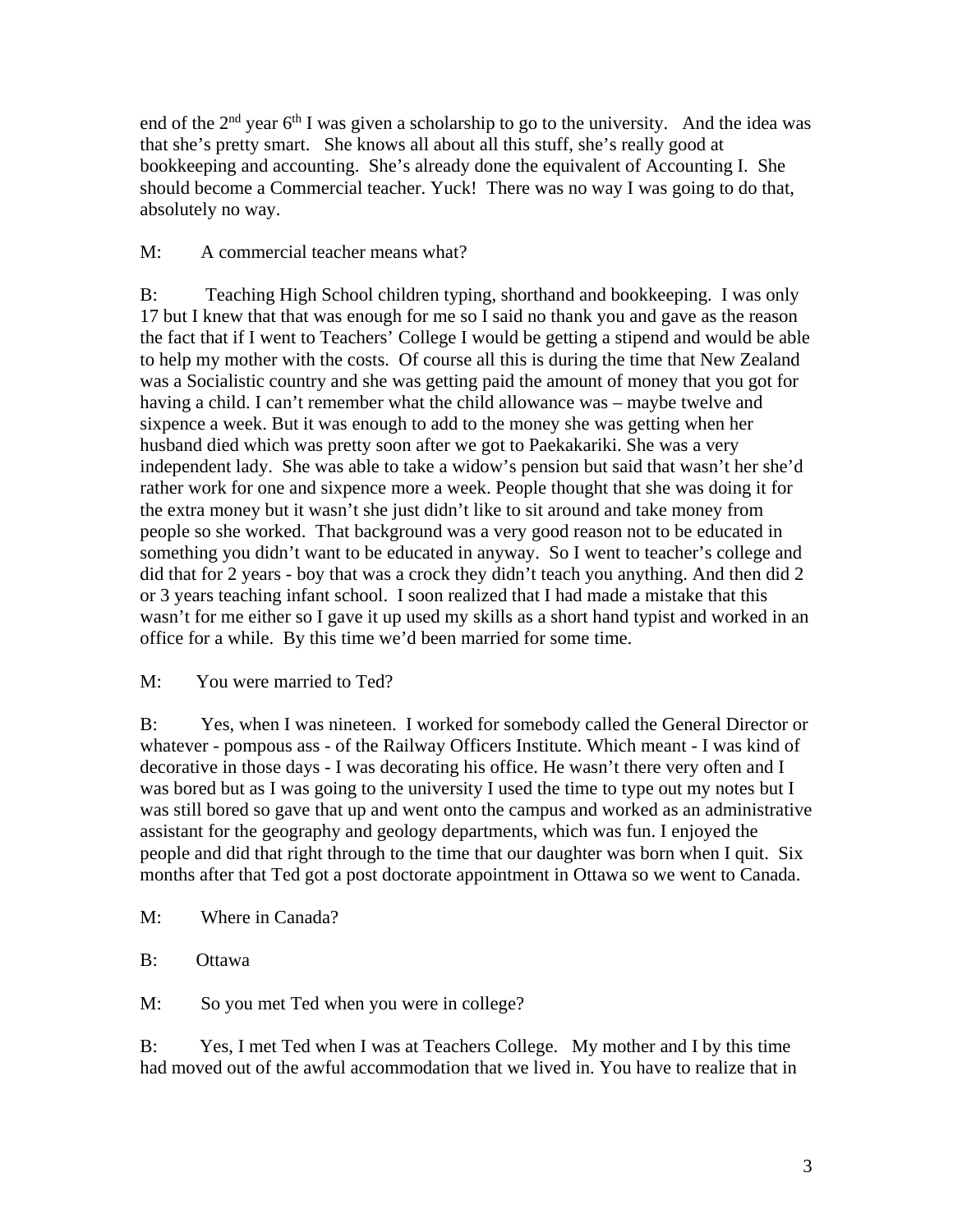the 40's in New Zealand as in the United States the housing situation was absolutely appalling.

# M: Well there was a war on?

B: No, this was just after the war - the late 40's and after my step father died. He owned a gasoline and car repair business so we lived over the business. But when he died the business was sold and of course we could not stay in that apartment. Now he had another house in another town that would have been perfect for my mother and me but we couldn't get into it because there were just two of us and the family that was living in it was larger - four or five. So there was no way we could get them out of our house so we could live in it and at the same time there was no other housing for us to live in. We managed to find an army hut on somebody's property and rented it. It was probably no bigger than the kitchen. I mean this kitchen and breakfast room area here is probably bigger than it was. There were two beds and a little bit of room for a closet, a doorway, and a narrow kitchen. We did all our cooking outside and once a week we went up the hill to the house to bathe. The toilet was a long drop in the garden. We lived there for two or three maybe two years until we found a new apartment. This was also pretty tiny, but at least it had plumbing and a fireplace and such civilized things. Later my mother found a larger house with three bedrooms. By this time I was at Teacher's college and we had a boarder to help pay the bills. Grace Lindsay's father had been the manager of the Kapiti Island wild life reserve – that is the half that belonged to the government or the government looked over. The other half was Maori land. So she was interested in living in the village that we lived in which was about 35 miles out of Wellington. All the time I was at High School and College I traveled an hour's journey by train. It was a lovely trip, beautiful going along the coast at sun set and so on. I didn't realize of course that the sea view included the area of the South Island where some of my relatives were living. I had no idea my family history was in reach.

# M: Arms reach.

B: Yes in arms reach. In retrospective that was quite interesting. Grace had a boyfriend who was doing a PhD in the physics department and we used to hitch hike up to his family's farm. They were characters in themselves. For instance, his mother when she wanted to have small little round potatoes would just put big potatoes in a home made whirly thing and grind them down. See she'd say "I have these lovely little round potatoes."

# Both: Laughing

B: She was really funny. She made her own rugs out of old stockings and whatever was hanging around while his father dug his own wells. They were extremely independent people. But behind their farm was the Tararua Range where we used to go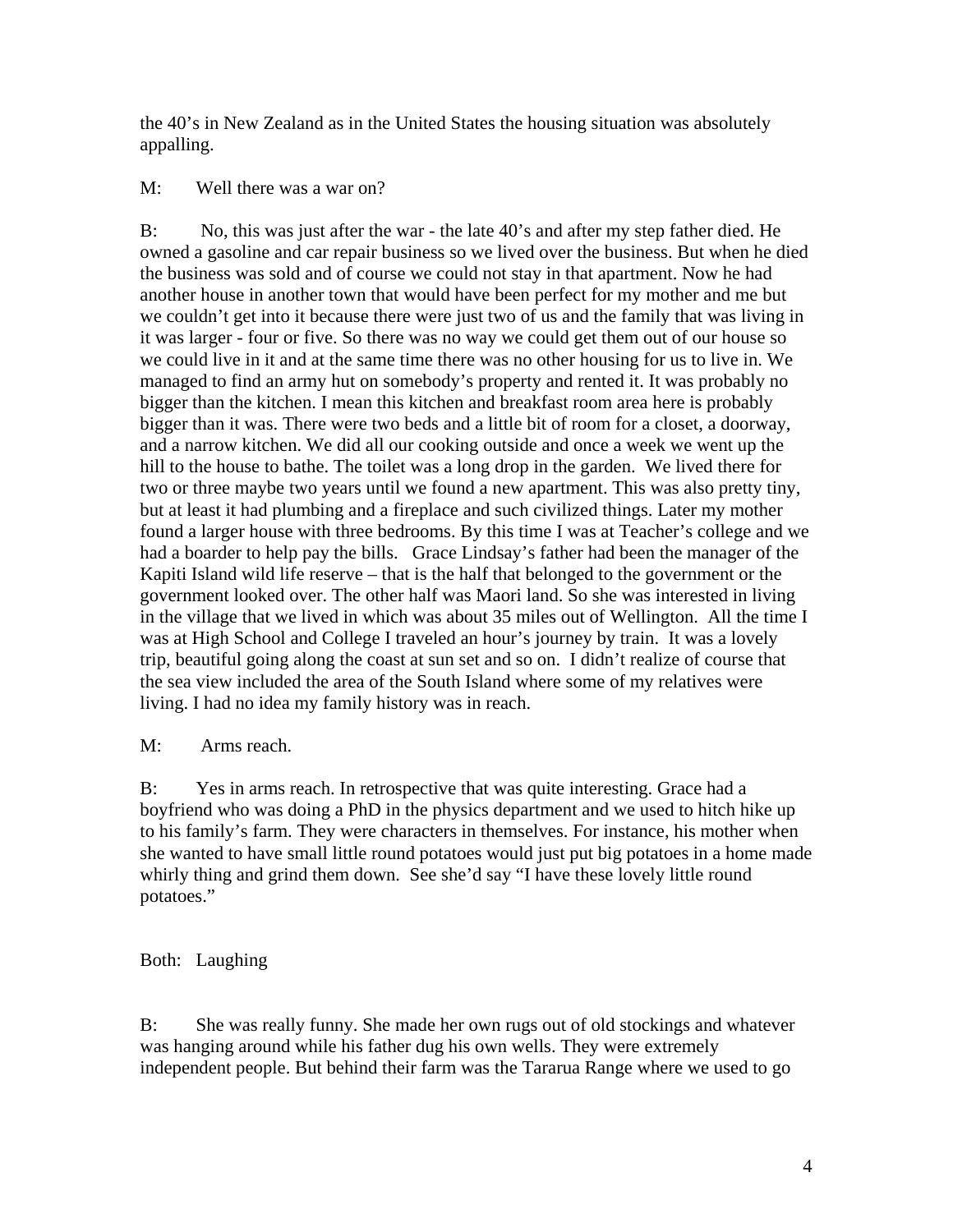trampling and there was this rather neat looking guy who came with us. That was Ted there it was.

M: He was studying physics too?

B: Oh yeah, He didn't start on a PhD until I started needling, least that's what he says. I don't remember. Well all my life Michael I've been very good at getting other people to do things (laughing.)

Both: laughing

B: I won't get started on Ted. Yes, he must have had his Masters degree. He was an assistant professor at Victoria University. He must have begun his experiments because I can remember the night he proposed to me. We were on the floor of his laboratory and there were big neon things (laughing) flashing all around the room, it was quite fun. In those days if you had a yen for somebody you got married, nobody taught you about contraception or anything like that. That had been my mother's problem. So we agreed to get married but had to wait until we found someplace to live. I was nineteen.

M: Well I bring up Ted because he's a Research Physicist.

B: He's a Materials Scientist now.

M: But doing primary research and I think we want to revisit that as something that's maybe had an influence on you over the years or whatever.

B: I think that's true. In New Zealand last year people were talking about what one does in one's life and he, half in joke, said that he had to admit that he had never done anything useful in his whole life. I think people were talking doing things that were contributing to the community in various obvious ways. He said "Well I really haven't done that ever. I've always been concentrating on doing research and what I've found most interesting." I think that's an attitude that fits in very well with artists because artists really do have to follow possibilities. I know there has been a great deal of interest over the last ten to fifteen years in community stuff, collaboration and such. I respect people who do that but it doesn't work for me. I think that, in a world that is getting to be so full of people and requires collective community activity, over time it is important that there are those who take independent paths. It's the fact that they think or do in a different way or separately that's terribly important. To quote a cliché "thinking outside of the box". Fortunately it is still possible and contributes to our collective community. How did we get to that?

M: No that is where we need to go.

B: Oh okay

Both: laughing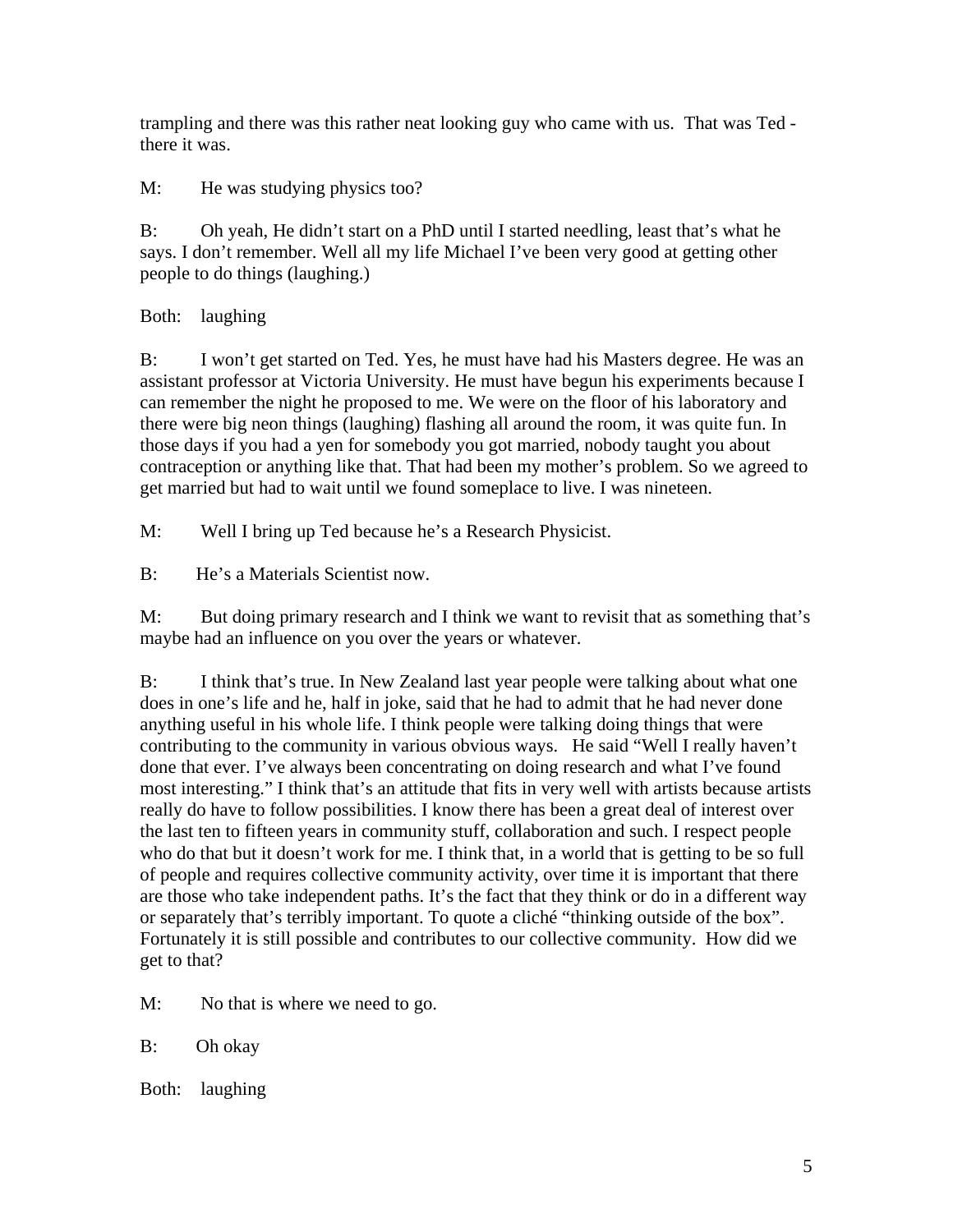- M: So you got to Canada, where in Canada?
- B: We were in Canada two years.
- M: And where was this?

B: Ottawa. For me it was hell, it was hell to be a mother. Before Jane was born even when I was pregnant I was going to college full time. I think I was taking three courses or maybe I wasn't taking as many as that, but I was certainly busy. I was working as the Administrative Assistant to this Geography and Geology department and addition to that I was typing Ted's thesis. This was when you typed by hand and if you made a mistake you rubbed through all six copies. I did that. Then he got his PhD. At the time Jane was born there was absolutely no way to get household help. There was full employment in New Zealand so no one was interested in doing three or four hours in an afternoon maybe four days a week so it wasn't possible to continue taking course work. I was at home looking after the baby going mad with boredom. Mixing the formula and reading a book (laughing) I was not a good mom. This was before dryers. We lived on a hillside that had an absolutely fabulous view, but not as much sun as you might like. After washing the dirty diapers you put them out on the line, and then you brought them in not quite dry and aired them. Then after folding them you put them in the airing cupboard in the basement in time to put them on the baby's backside, after which you were back to the whole circle again. It was just awful.

Then we headed off to Canada. Ted was busy doing his research and there we were. In Wellington, N.Z., we lived fairly elegantly because we shared a house with Ted's mother at that point because she had been ill. We had both been earning so had saved up enough money to buy a decent house - it was really a gorgeous house - then suddenly we go to Canada on a post-doctorate fellowship which from N.Z. looked like a lot of money. At the time New Zealand would let you take only 200 dollars away with you. So we get to Canada and we found that the car that we could afford to buy with it was the absolute pits. There was no extra money. I sewed all Jane's and my clothes and as I'm good at managing money we survived two years of scrimping. We went skiing in the winter on the one fine day a week choosing the best one because as a post-doc Ted had that flexibility. That was great. In the summer we saw a lot of the North East U.S. and Eastern Canada by spending as little as possible on food and as much as possible on gas. We turned the back of our car into a sort of camp kitchen, took a tent and during the summer went to many places.

Then we got back to New Zealand with Ted going back to his job as a Professor at the university and intending to stay there forever. He brought back ideas about doing research in an economically stringent environment but after three months he found that the materials he had ordered to do his research hadn't been ordered. The order was sitting on the old professor's desk and Ted just freaked. For him it was "Oh God I can't do this." He was offered on a job in Philadelphia and another in Australia and as they were equally potentially good thought "Oh well they're paying so let's go the furthest distance" so we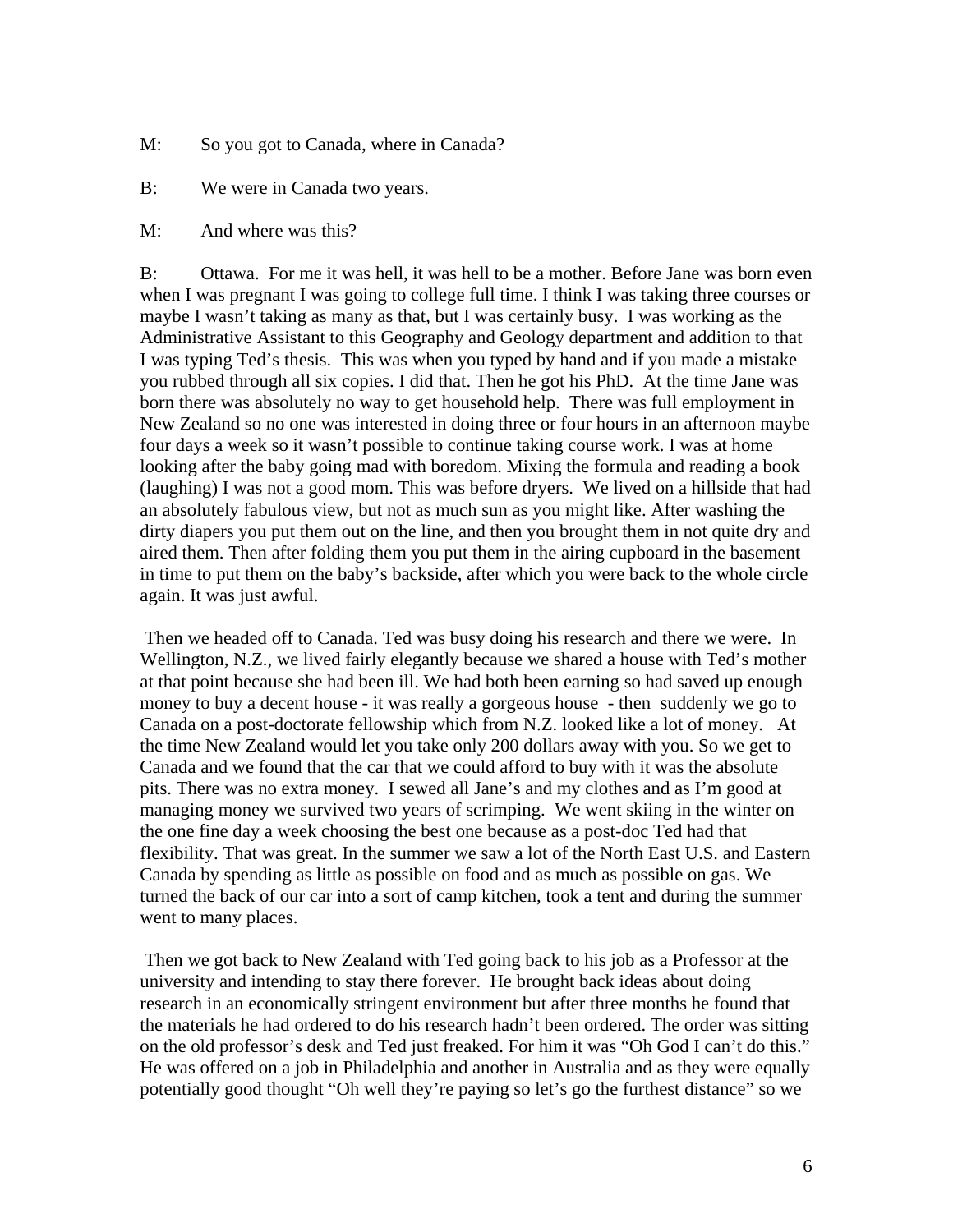went to Philadelphia. We took with us two children as soon after we arrived back in New Zealand I got pregnant with Chris. During the year we were in New Zealand Ted and a friend of ours and I went to a ceramics class. The wheels used were stand up ones that you kick and which had a large pan in front of you. This was fine for Ted and this lady whose name I've forgotten. They did fine, but my stomach kept getting in my way.

Both: Laughing

#### **Art as a late bloomer**

*Ceramics – Swarthmore Co-operative Gallery. BFA and MFA Art Department Ohio State University.*

B: So I didn't do very much, but I could see I liked it. It was good and Ted was really into it as ceramics has all this technical stuff associated with it. Thus when we left for the US we left with two children, a pram, several small trunks of the winter clothing we would need, and two huge wooden crates that Ted had made one of them for the pottery wheel he had made. A huge one with a big free wheel.

M: A treadle wheel?

B: No, no, a fly wheel.

M: It would stand up?

B: Well you could stand up or sit or whatever you'd like, it had a huge heavy fly wheel, weighed a ton. The other crate was for his tools - he's into making things too you understand. So we get to the US and get pregnant with another baby and the whole thing is a disaster, the baby dies within two days. So the money we had saved for the dryer because I wasn't going to do this diaper thing again we spent on a kiln. I would lock the kids in the play room with a babysitter, stay out in the laundry area where the pottery wheel was. The kiln was in the garage and I taught myself to throw and to glaze using Rhodes book and Ted's knowledge of chemistry. Within a year I was making stuff people seemed to like. After Peter (the baby) died I volunteered at brain damage clinic. It was obvious that had he lived he would have been brain damaged though nobody relay knew what went wrong. I guess in these days they probably could and would have told us. I always blamed it on American medicine. Anyway I went to the Doman Delacoto Clinic where they were treating brain damaged people both young and old with an elaborate method called patternating. It was really awful as they would force physical activity which did get many adults back to normal relatively quickly, but the brain damaged children were just having a bad time. The knowledge that I had about teaching - New Zealand teaching methods were quite advanced in those days perhaps still are for the younger children – was put to good use with these children. At the same time I was also tutoring one of the children in my basement but realized that to go further with this needed further training and basically it was too depressing. So I decided to spend more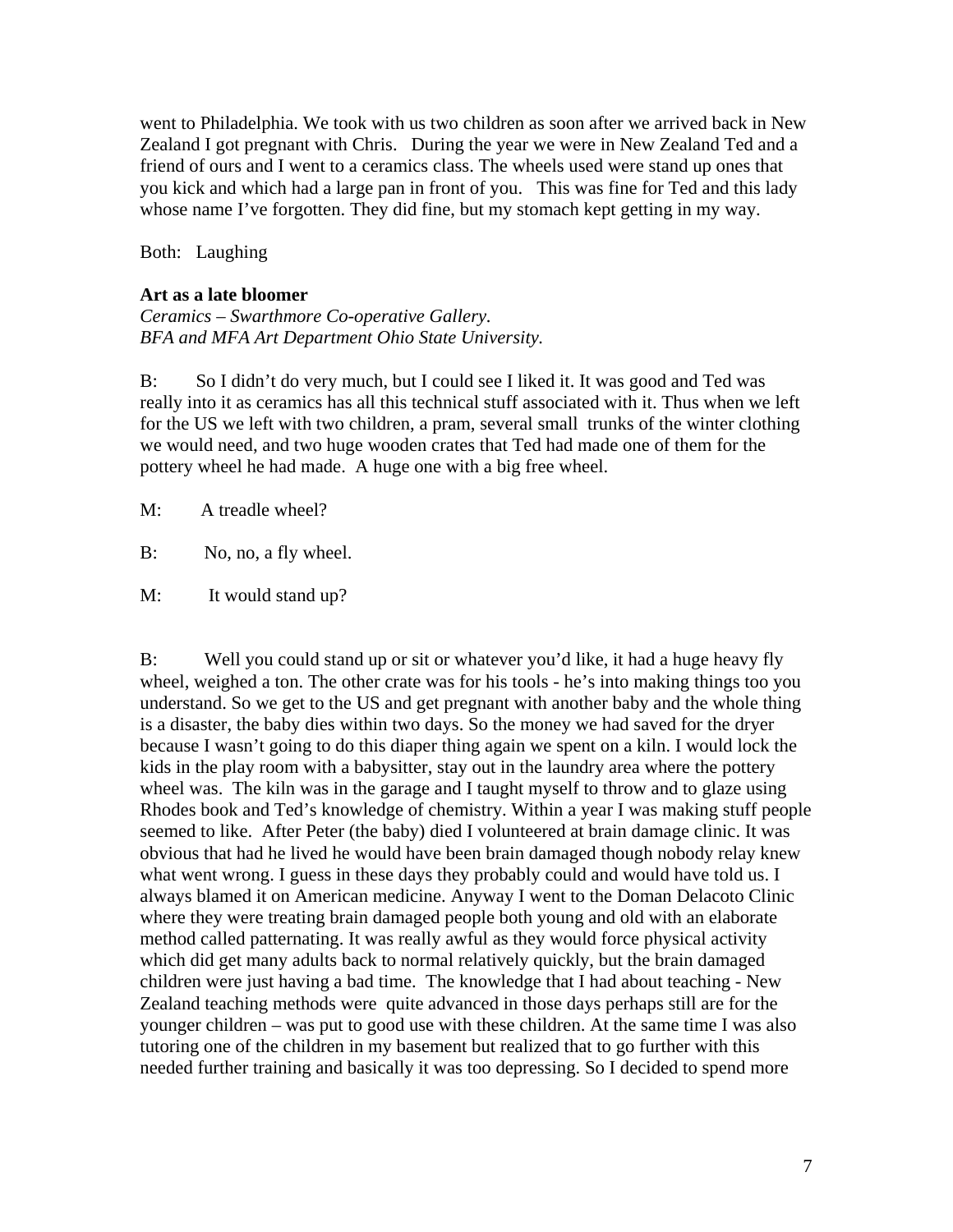time on the ceramics and within a year had gotten a group of three or four people together. I think we had one of the first collectives.

# M: Co-op

B: Co-op yeah, I had found a store window just off Swarthmore railroad station and put my pottery in the window with directions to my house. People would come and they would want three hours of philosophy and conversation for twenty five dollars worth of ceramics. This wasn't so much fun after a while so I got together with a silver maker, a weaver, and a group of women from Swarthmore College who were working under Paulus Berenson.

M: Paul Berenson?

B: Paul was running the pottery studio

M: In Swarthmore?

B: In Swarthmore. So his collective of people and me and Ruth Hogan and Ursula Browne started this store which did amazingly well. Of course then someone pinched Ted's contracts, he was out of a job so looked and found one in Ohio.

# M: When was this?

B: 1966-67 something like that. We came to the states in 62, we were in Swarthmore four years so that would be 66, 67 when we arrived. Ted had rented a house in Upper Arlington because it was near Battelle Institute and because it had a big basement that I could use for ceramics. We had parties, invited people for dinner. I must have thrown a million pounds of food over this dining room table. People hardly ever or never invited us back. I don't know what I did wrong or whether there was something else. I had no idea but thought to the hell with this I'm not trying to fit in. In Swarthmore it was completely different people were friendly - oh God we were out at parties every weekend - and fun. People were smart and funny it was great, we just loved it. So I thought I'm not going to do this and somebody told me - well I knew about Louis Mendez who had been in Philadelphia and was now teaching at Ohio State. Somebody told me about Ohio's continuing education program so I became a continuing education student and worked in the ceramics department. They had big gas kilns for reduction firing, something I didn't know anything about that so that's why I got into it. I worked as a continuing education student for awhile until the person who was advising the students said to me you know Betty you keep getting closed out of classes you want to go to why don't you enroll as a student so I did. The rest is history.

M: So you then did a degree in ceramics?

B: I did an undergraduate degree in ceramics then wanted to switch for an M.F.A. to sculpture because by that time I was working with Bill Ramage in the life sculpture area.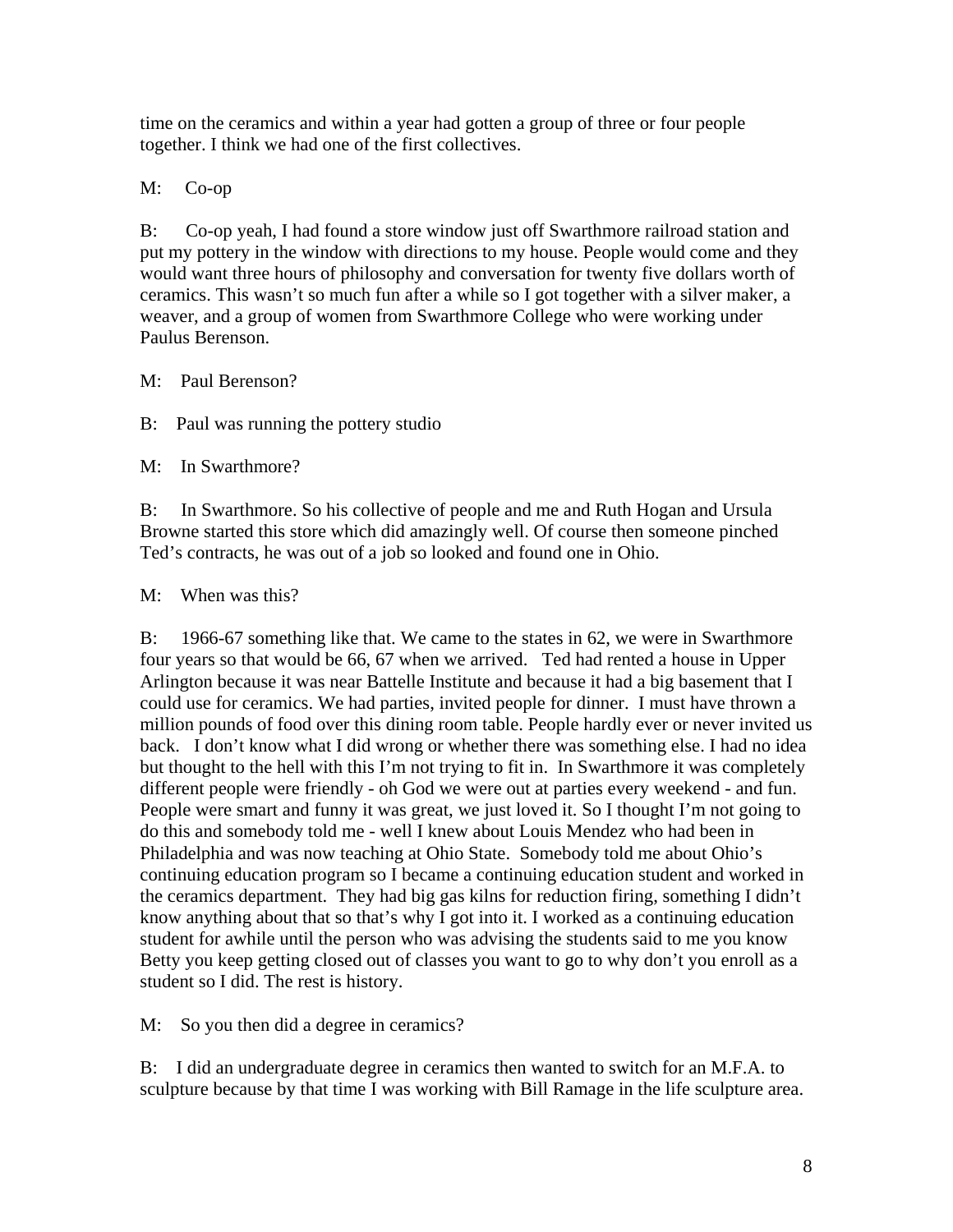M: You had too many credits in ceramics or something?

B: No, it was just too complicated. You had to start all over again, so I stayed in ceramics. The only problem was when I came to do my thesis show two years later I had hardly any ceramics. I had a studio in the ceramics department all that time so I invented some figurative things that I could cast that became part of it. Most of that 2 years or so I did figurative sculpture. Ramage was one of the most influential teachers that one could have. Not because he told you a lot but because he made you think a lot. Do it for yourself, figure it out for yourself, this is important. But after several years of doing figurative work it just seemed to me that this wasn't going anywhere one was just making a figure. One day after lugging some bronze - he taught us how to do bronze casting – although by this time I was doing big, cumbersome experience pieces - I looked out onto the oval (laughing) where the architecture students had a huge polyethylene construction - black polyethylene. It was immense, probably a hundred feet by sixty feet blown up by a vacuum cleaner. It was ugly and it was big and I thought God it must only weigh about twenty pounds. That's for me.

Both: Laughing

# **Inflatable Sculpture.**

B: So I started experimenting with inflatables. I had been making experience pieces like the egg piece which one gets inside to relive, perhaps, the experience of the foetus. Anyone into working with wood and such would have made it in no time but it must have taken me a year and a half to make this damn thing. It was perfect and it was great. For, of course in those days everything had to be perfect. But that was another thing about inflatables. Nobody had any ideas of how they ought to be so you didn't have all the stuff about shining it and polishing it and all that crap that went on in the 60's and early 70's. I did my thesis show which was called Experience with Form. I've always had trouble with weight. I look at a piece of cake and it is on my hips I don't even have to eat it, I just have to look at it. I made three pieces that you stood up in; columns like tree trunks with beg cellular shapes at the top so you climbed up into one and stood with your head sticking out while it blew up around you giving you a sense of what it would be like to be really fat.

M: Did your arms stick out?

B: No, no just your head. It was a great success there was three of them and there were different heights for different people. Then there was the egg that you got into and closed the lid so that it was completely black. You sat there in a foetal position.

M: You were totally inside it?

B: You were totally inside it. You were sitting inside it. I tell you this thing took eighteen months to make it took two years.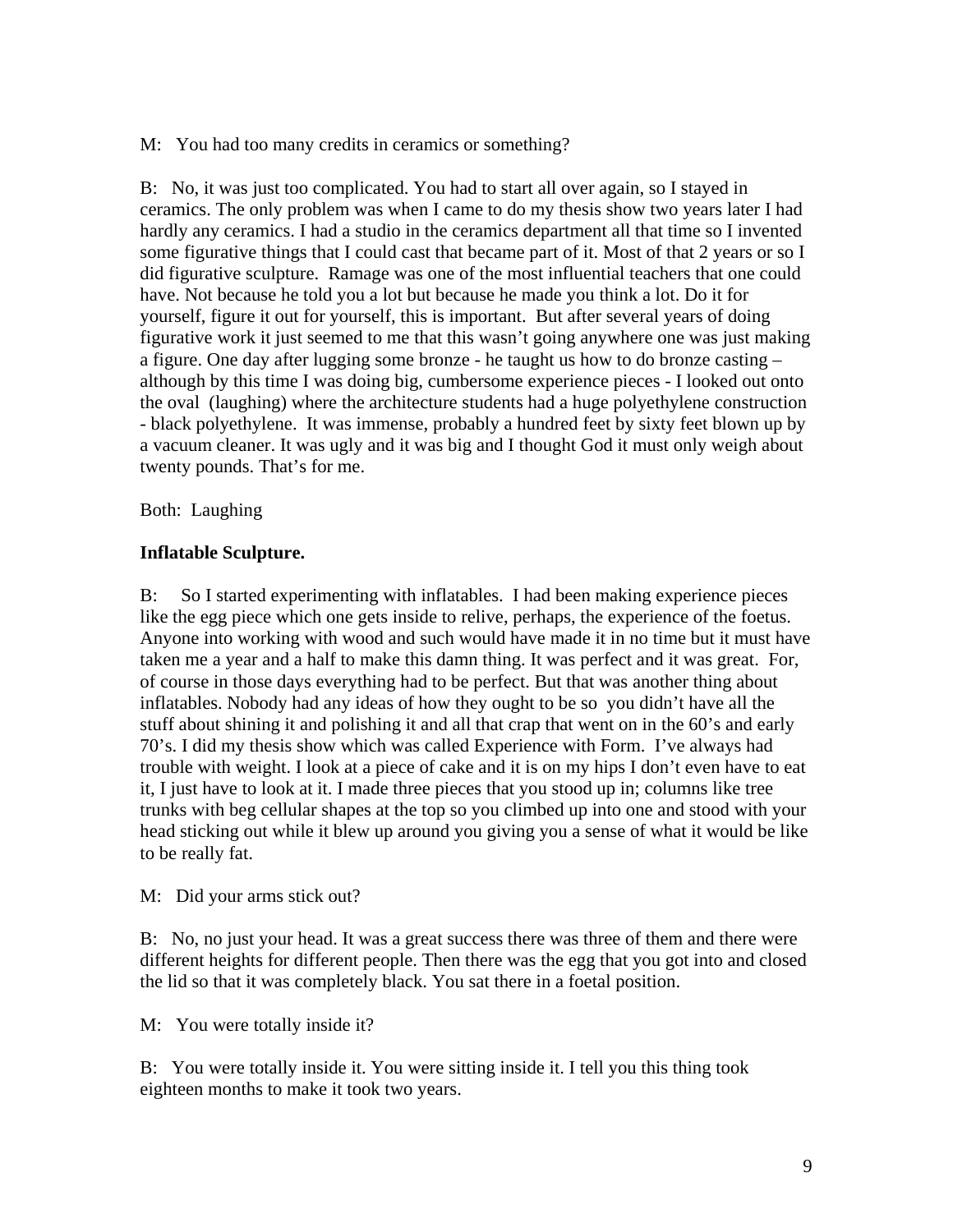## M: And it's black inside?

B: Absolutely I had a little air coming through a tube. Some people would sit in it for half an hour which was bothersome as, especially in those days you didn't want to upset anyone's experience. But I was afraid they might be dead in there. (Laughing)

M: So this was a sensory deprivation chamber except that you have the sensation of gravity.

B: I thought of it in terms in a womb and then there was this big sphere to experience from the inside. That was successful also.

M: That was another one you get in?

B: Yes, you get in that one too. In those days that was pretty far out. These days there are many similar things that people can experience. But the one that was really successful consisted of two cell shapes blown up but some distance apart. They were connected together with an extended stethoscope. So you couldn't see me and I couldn't see you but we could hear each other's heartbeat; communicating via the heartbeat. People loved it, I'd see a couple of kids standing there and I would match up this girl and this boy and they would do it and go off. (Laughing) You'd see them weeks later still together.

Both: Laughing

B: It was really great.

M: So was the title of that piece match maker?

B: No, no it was called Hearts. The show was supposed to be on for two days - no I had the gallery for a week - looked after by the gallery assistant and me. From nine to five all the time zipping people in and out of these things.

M: What year is this?

B: Oh 1973 I think. Somehow a local radio station got on it and elected one day a Betty Collings day on the radio station. People were bringing their children in and of course I wanted the adults to try this as well. After I got them into the sphere they would try other things. There was one other one I called Eleanor Rigsby after the Beatles song. It was a series of tall rectangular columns that again one got inside. To see out one peered through a small hole. You could have about 16 or 17 people in the gallery and think nobody was there.

M: Cause they're all zipped up inside things (laughing)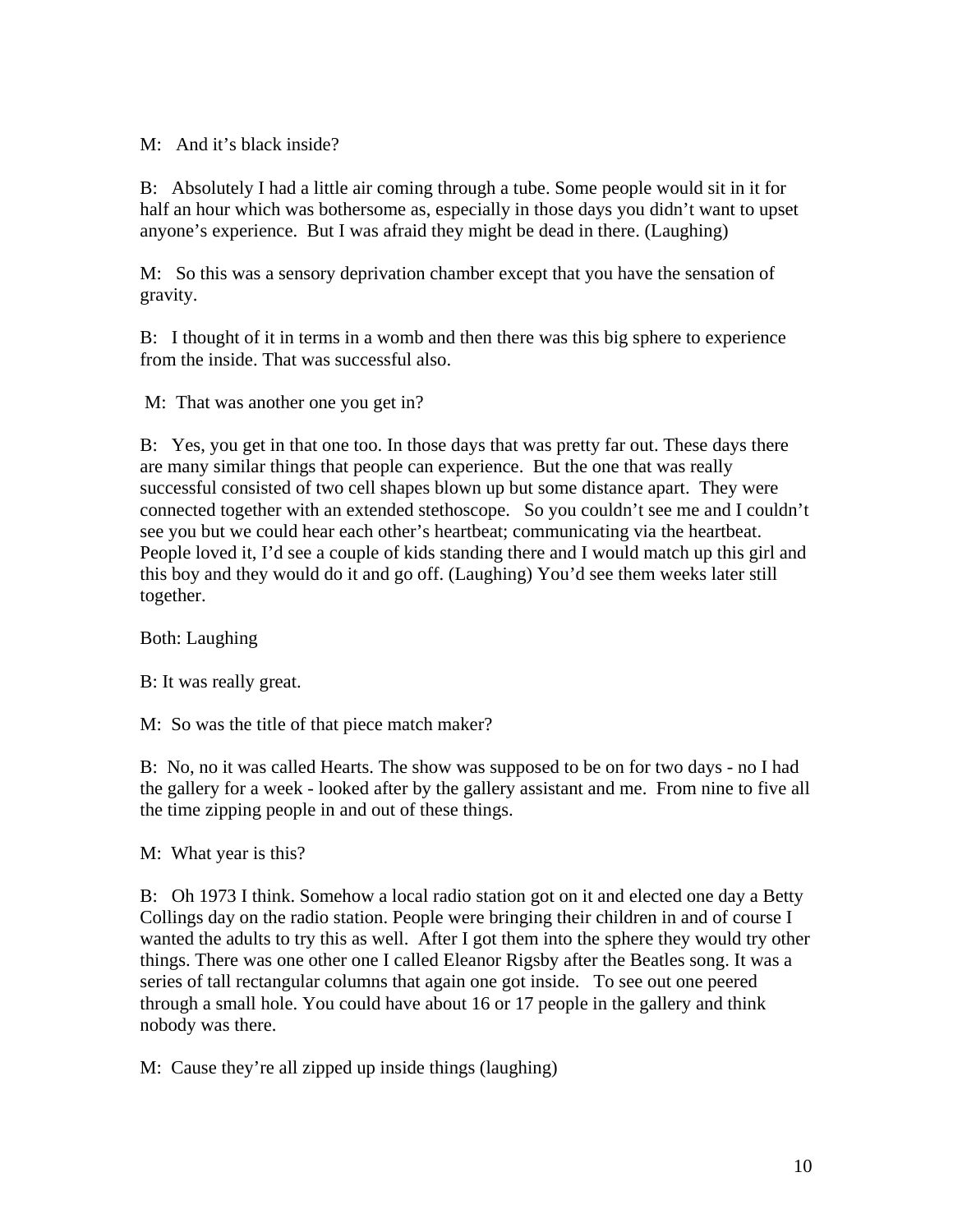B: Columbus came, students came and the only people who didn't come were the art faculty who stood at the door and peered in (laughing)

M: Except Hebner, he probably came?

B: Oh yes! Hebner came.

M: The expanding arts program was cooking.

B: Oh yes and there was someone else. There was a guy in the sculpture department; I forget what his name was.

M: This was a graduate degree right?

B: This was a graduate degree.

M: Your MFA?

B: Yeah, right. There were a few things, a bronze piece or two and there were a few ceramic things in there because this was a ceramic degree. I graduated in ceramics believe it or not (laughing). At that time it was really important, not in terms of me but probably in terms of Ohio State's programming, that in the painting department there was a guy called Bert Katz. Did you ever meet Bert?

M: I never met him, but I heard a lot about him.

B: In fact I saw him a couple of days ago in New York because he wanted to know something and we got together. He organized a symposium that was about the relationship between University curriculum and Contemporary Art. Contemporary art was beginning to be very experiential and very performance oriented as compared with traditional academia. It so happened that I finished my graduate degree work and my thesis show but I hadn't handed my thesis in. The reason that I hadn't done that was because we went skiing with my son and he blew up both of his knees. I really had to pay attention to being a mom. Then while I was writing my thesis Bert was working up his conference which sounded really interesting so I offered to give him a hand with it. I spent probably six months to a year helping Bert with his conference and of course when people came it was enormously good fun. I got to be friends with Robert Smithson whose work I thought at the time to be terrific. He was helpful actually. He introduced me to people in New York but although this seemed promising it didn't go anywhere in the end because my work was really too far out for those days. Bert brought in all these really interesting people and charged everybody up and I thought this is what we needed. I had been an energetic student there for years but towards the end of the time I came to realize that it wasn't inspiring enough. I was remembering how it was like when I was an elementary school kid. Probably there was more going on at OSU than I could see nevertheless we needed more of this stuff. Annette Michaelson was there, Robert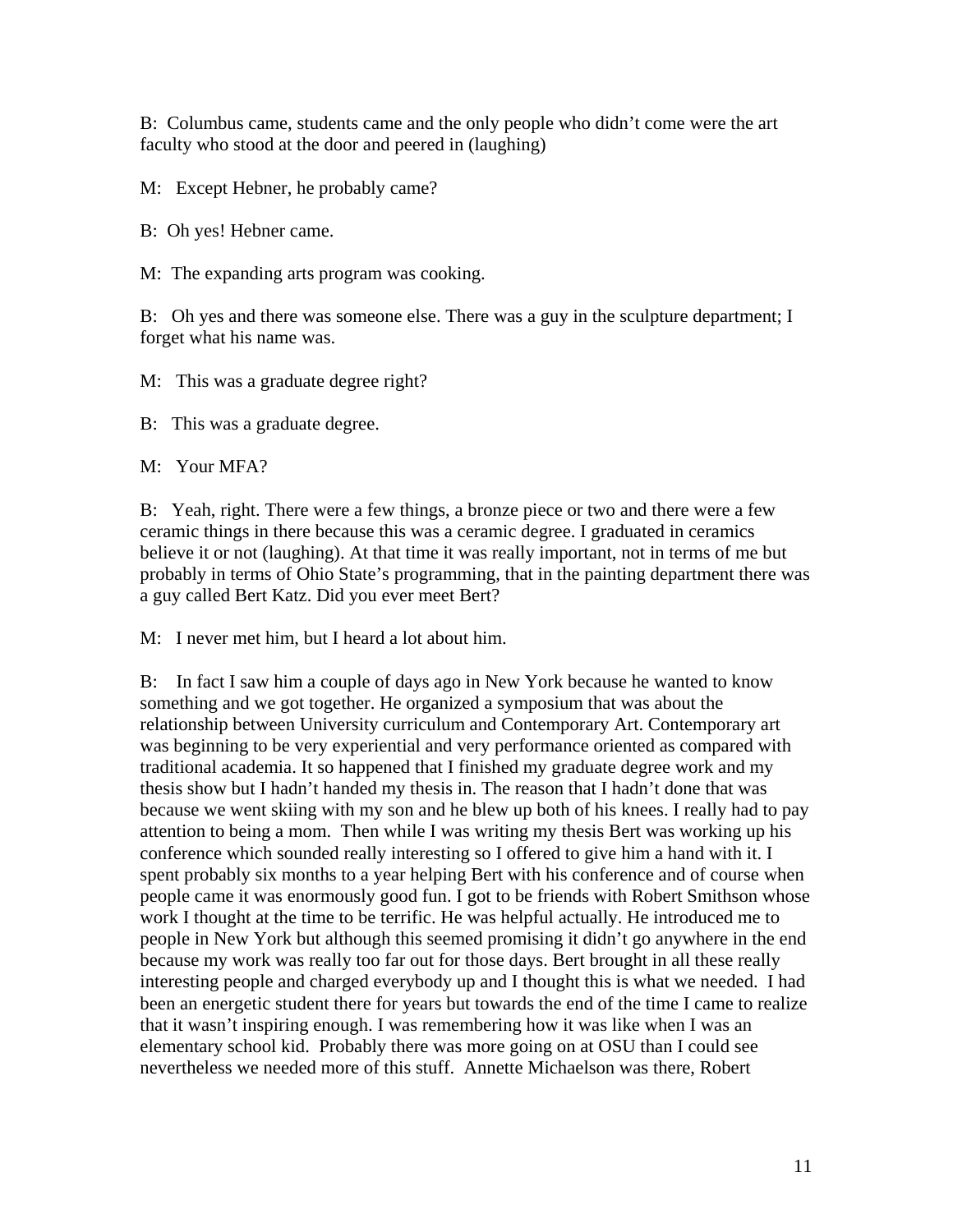Smithson, Robert Wilson. Early in his days Robert Wilson was fabulous. That was when the dance department was still in Phys Ed.

M: This was after Einstein on the Beach?

B: Oh no, much earlier. He had this 12 year old boy who was autistic who twirled. I can remember this all in the dance department area, which was down it in a gym. We were all busy twirling around doing Robert Wilson's stuff. Annette Michaelson had been asked to give an introductory lecture pertinent to the conference topic but instead gave a totally boring lecture of some interest to her, but unrelated to our conference. We had a hell of a big party here - somebody had to have a party and we seemed to have the biggest house. We had a big party here that included that performance lunatic from Vienna, Otto Muhl. He was part of the Viennese movement [Viennese Actionism] in which people were supposed to have cut their cocks off and other truly grotty stuff. I can remember him (laughing) bailing up Bert in the kitchen, trying to get more money for his performances. The house was full of all these people.

M: The less you are the more money you need if you're lopping things off?

Both: Laughing

B: When we were in Vienna a couple of years ago I made a point to go to the Neue Gallery and found that all this work was documented. I thought these people are just lunatics, just absolute lunatics. This guy was messing around and cutting chickens heads off and there was one performance that couldn't be done at the university and was done off site. It was a bit grotesque I think.

M: A lot of that had in common was going inside the skin?

B: Yes

M: Whether it's your pieces or that.

B: And it was all about feeling

M: Perhaps a new way to think about figurative sculpture.

B: Oh definitely.

M: Figurative sculpture had historically stopped.....

B: Right

M: ..at the skin and this was diving in.

B: Right, right. I certainly thought you needed to get right inside this thing just looking at it wasn't what it was all about. The point that I wanted to make was I thought Bert did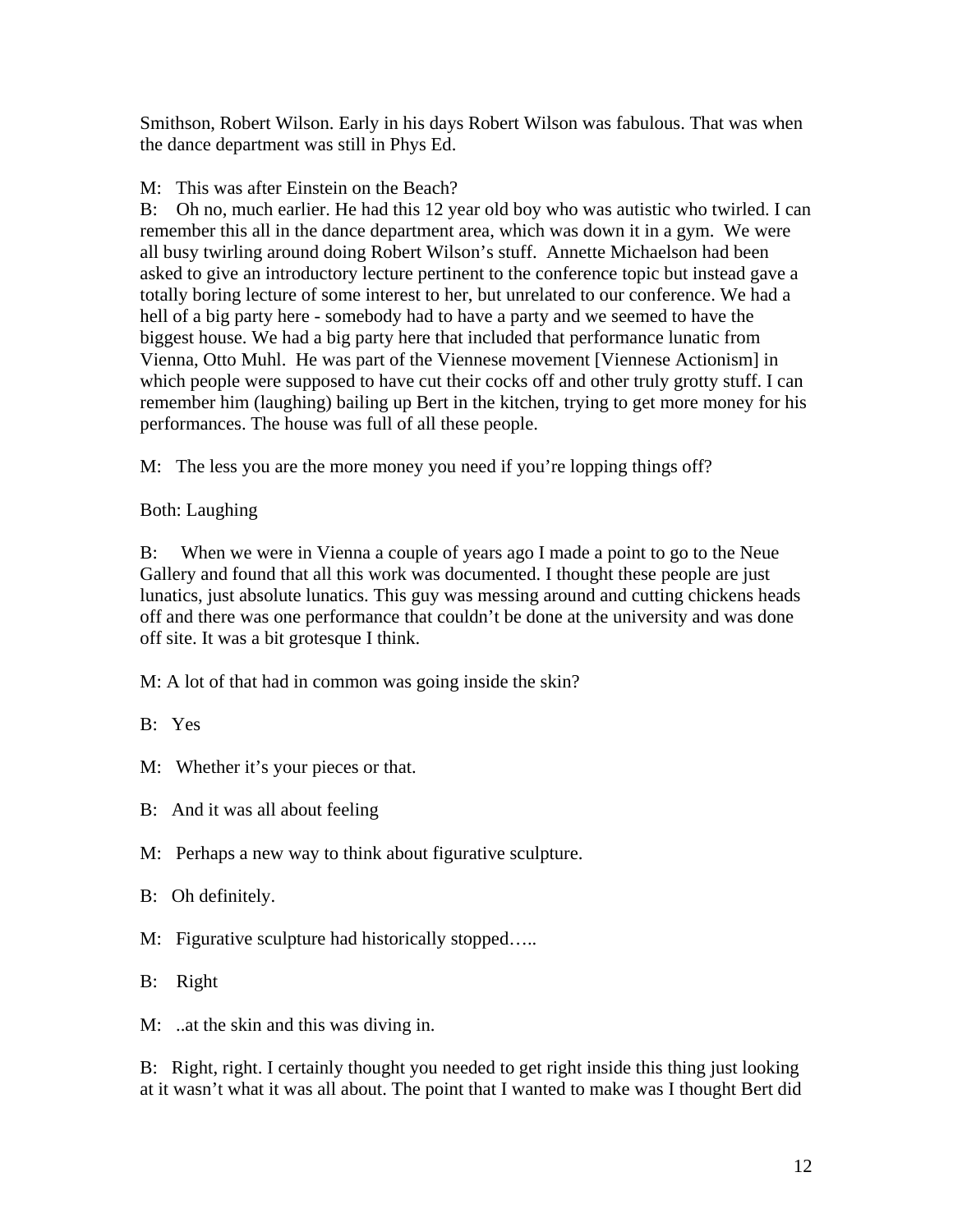Ohio State University a huge favor by going to all this trouble and getting this grant and bringing it in and opening the students eyes up. So okay he does it and they go away and everything calms down and its back to Hebner's Expanded Arts being the only group doing anything that was enormously good fun. I loved Hebner's work and he was always trying to get me to be a part of it but I knew I couldn't do that.

#### **Ohio State University Gallery of Fine Art. Art of the 70"s Collection.**

So I wrote my thesis which turned out to be literate and the faculty was terribly surprised (laughing) that a student could write more than three pages that could be read. John Freeman was on my committee and the gallery director had just been fired so they thought that well here she is, she seems to be available so they offered me the job of running the gallery from February to the end of that quarter. That would had been June or something. I thought about it and thought it would be something fun to do. Being at home and being an artist at home I could see had its disadvantages. I don't think I'd found my studio by that time. I diddled around and diddled around until I said, "Well you know if you're going to offer me the job than I need it for a year and a quarter. I don't want it for a quarter because of the end of this quarter I would have to be beholden to the people who were going to appoint me for the next year so why don't you give it to me for a year and a quarter." So they gave it to me for a year and a quarter and the year and the quarter things started to move along a lot. In that respect the gallery got more interesting and I figured out that by using my own personal vehicle we could go into New York and gather up some shows and bring out work from New York. We concentrated on New York not cause we thought it was better than the Mid West or anything else. It was cheaper to go to New York and gather three or four artists and chuck all the stuff in the back of my van and bring them out and show them. We showed Agnes Denes, we showed Jim Reineking, I can't remember who else, but we did quite a nice showing that year. You know they appointed me again. Bob Arnold was running the art education departments criticism program so he and I would get together and we would have critics come out and look at the students and faculty work as well as set up lectures. This went on for several years and as a result of having that additional very interesting program we were able to get more interesting artists. The whole thing fed on itself for five or six years and became pretty lively. In fact a too busy program. We were really pumping it out for, as you know we had one, two about six spaces, turning them all over in three week chunks. The students thought it was inspiring and exciting. The art department was getting better and better graduate students. When the students came they were amazed that the gallery situation was as small as it was, but they were still stimulated by it and why did I think of doing all of that? Because over the years, checking back to the beginning of this interview, I could see that for inspiration you need excitement to keep the adrenalin flowing and also I was having an awesome amount of fun.

M: When you get the opportunity you get your hands a space and, for a moment, someone lets the rings go slack you can grab the bit in your teeth and find out how much you are actually capable of doing.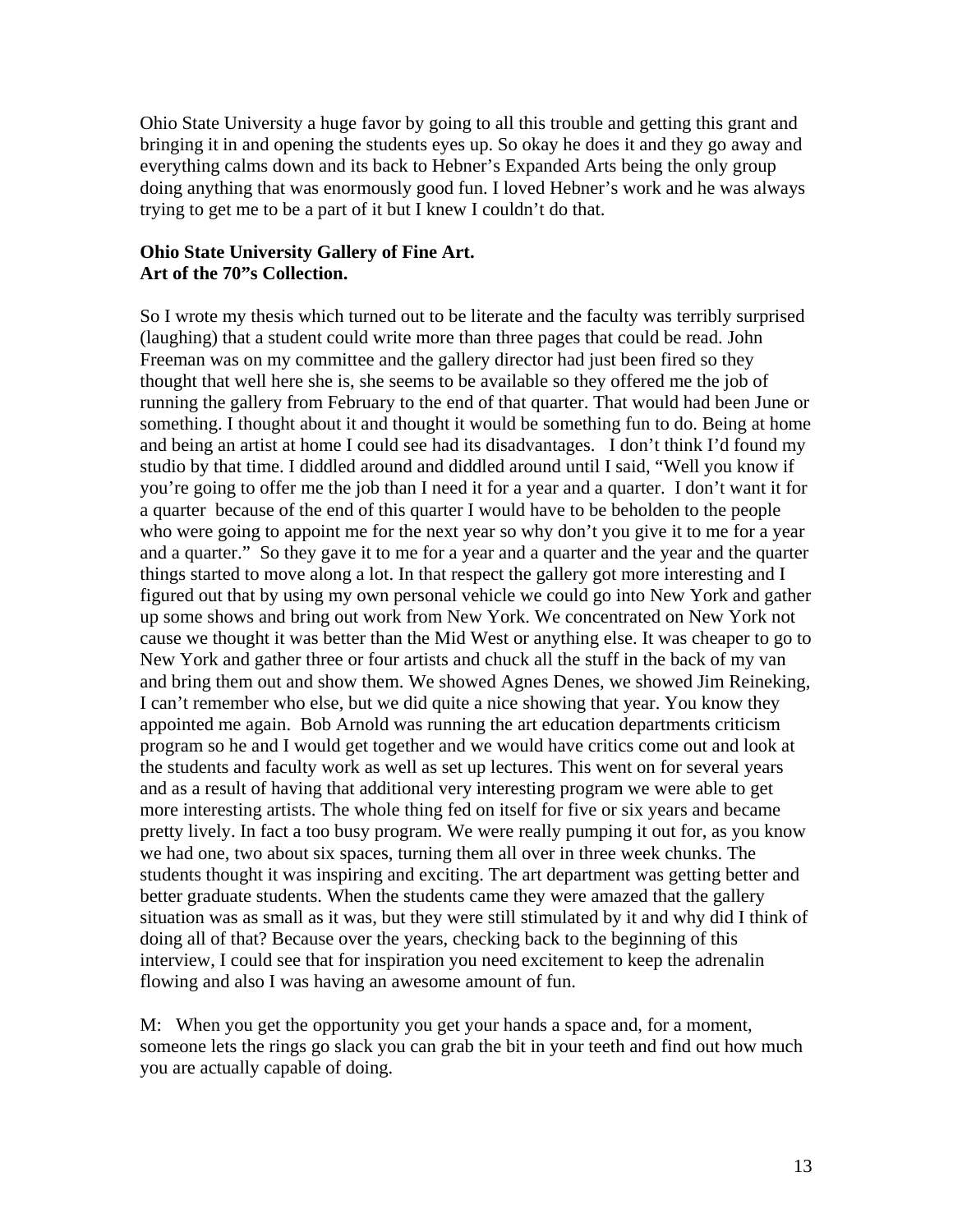B: The whole situation was just fortuitous. It wouldn't happen again and one of things that is a joke about it is my shorthand typing experience was most useful because the secretary for the gallery was the department secretary. If you gave her a letter to type it would take two weeks for her to get it back to you. What the hell I would go upstairs and type it myself and send it off. Which meant it didn't get vetted so the whole thing was running very efficiently (laughing). It was great. We had an enormously good time and I can say I was certainly over worked, but I was certainly having a very good time.

M: Just for the record so that people know Betty. Not only did this program attract a lot of students, but it put Ohio State on the map. There was entree into New York for the gallery for a long time. You started the collection of contemporary art [Art of the 70's] and all of that essentially made it kind of implicit that there needed to be a museum. There had been talk of a museum on campus since the 50s, but nobody had gotten it together and there wasn't a palpable mandate just a vague desire in the history department. But then this program and it's the critical mass and its overall ambition and momentum made it happen.

B: It wasn't just me you can't say it's just me. Arnold and his program were extremely important, but even more important than that something that had happened about a year before. That was that the big ten universities had a traveling exhibition of work from their collections and Ohio State didn't have anything of any substance except a Moran which belonged to the Geology Department. The Geology Department still probably has it.

M: John Marin?

B: Moran. Big landscape.

#### M: Thomas Moran?

B: Yes! Did I say John Moran? I just said Moran? I was being careful. This was an embarrassment the provost at the time was Ed Kuhn and Ed Moulton was the money man. They were both interested in art. Kuhn's wife was eventually a student at CCAD and Moulton was very interested in the arts. They supported me whole heartedly, not obviously, but whole heartedly. For instance after awhile we started to bring things out, especially when I took over the space at Sullivan Hall that had been acquired due to the efforts of the art historians who didn't know how to run it or didn't have the facilities or anything else. It was handed to me at the last minute do something! We needed a bit of transportation so suddenly the university buys a very suitable truck for transporting art. It was for general university transportation but the people were instructed to keep the thing clean and the gallery was to have it whenever they needed it. We were driving a truck backwards and forwards to where ever we wanted to take things. The guy who was doing the insurance understood that all I had to do was to send him the list of stuff so all the insurance was covered. With all those problems solved from a curatorial point of view (laughing) it was a dream of a job. After Robert Pincus-Witten started coming out and we - I don't remember how - got started on the collection, the NEA contributed to this tremendously by making grants to institutions who would buy contemporary American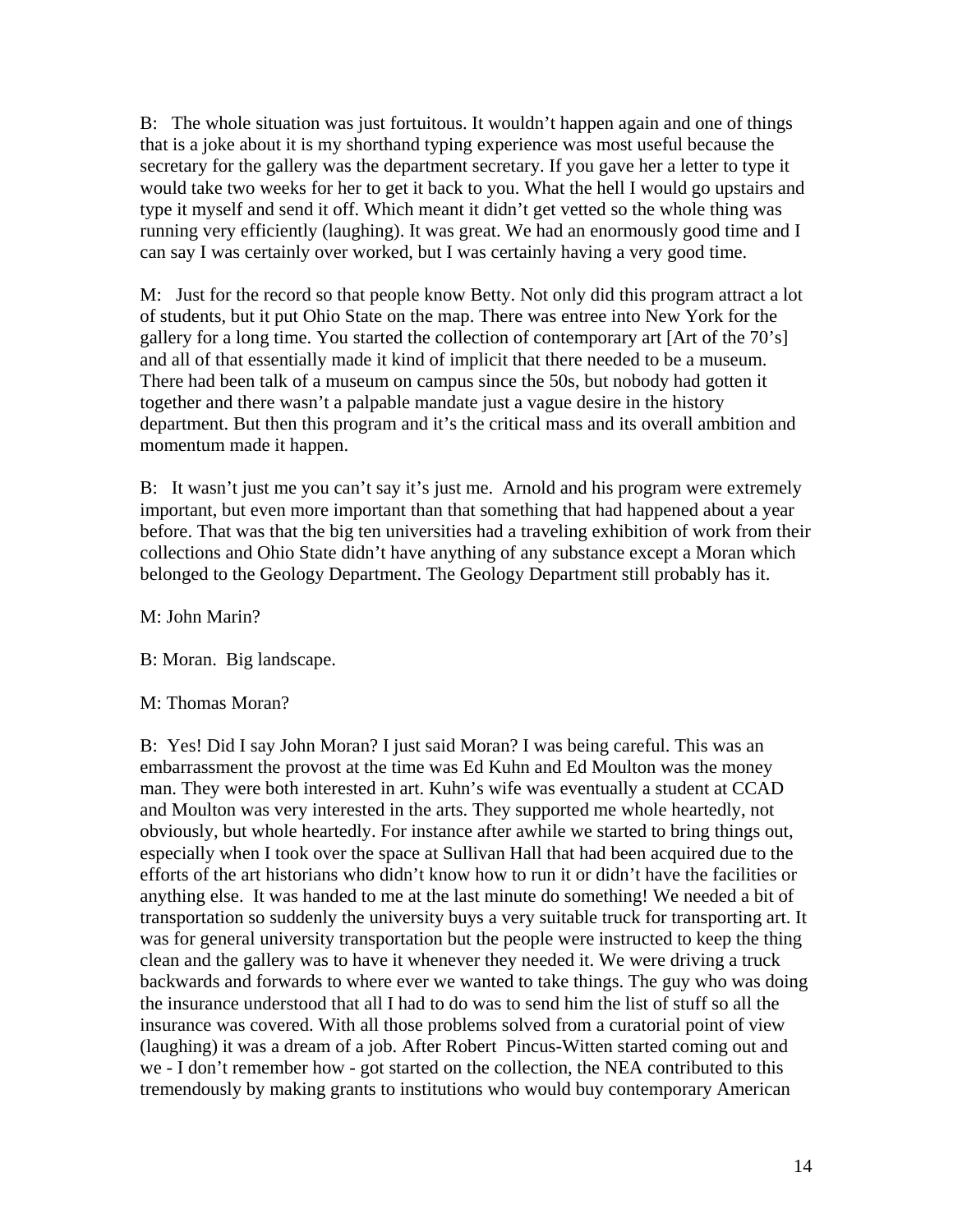artists. My thoughts were "I'm an artist, I'm not an historian." It was ridiculous that I was doing any of this. I don't know anything! I pick it up as I go along always flying on the seat of my pants and so I obviously needed some consultation on this. For some reason I was reading Roberts stuff and I thought he was pretty funny and I thought he was interesting and knew a lot about contemporary art. I phoned him up one day and asked if he would come and lecture to us on Bob's program and he and I got along very well. I asked him if he would be the advisor to this collection and we came up with a list I think \$4,000 worth of conceptual art - little things and we got it! Oh God I got to match it. I told the administration that I had \$4,000 and the matching money was there instantly. The next time we applied for the maximum the matching money was there instantly again. That was when I realized that Ned [Moulton] and Kuhn were really behind this thing. Not only did we get matching money, but we got extra money. The university has this huge development fund and they have money that people donate without strings. There was plenty of money to match these grants. In the end, the last biggest purchase was the Puerto Rican Blue Pigeon and it hadn't been on our list.

#### M: This is from Frank Stella

B: Yeah, that cost us out \$20,000. That year we had a whole series of things that we wanted and of course after a while we achieved a reputation so if we said we wanted a piece the galleries were able to sell it so somebody else faster for a lot more money than they had promised to us. When the grant came in I would go in and say I want this and they would say I'm sorry Betty it's no longer available and on this particular occasion I had \$20,000 to spend. When I saw the Puerto Rican Blue Pigeon I realized this would quickly get approval from the selection committee. Everyone knows Stella and we bought it. That was a big chunk of money, the biggest chunk of money that I spent.

M: I recall you said that that show was not selling.

B: No, no it wasn't. Mine was the first. It was an institutional purchase. Frank Stella doesn't know me, but that was really important for him.

M: He's done a lot of that sculptural painting since; but that one is still it's an incredible gem.

B: It's one of the best ones. I go and look at his shows whenever I can as I really do admire him. I admire him because he keeps pushing it and he's got thousands of millions of dollars now to work on. You can envy him that he's able to get it done, but the fact that he's not being a Lichtenstein or these people who kept repeating themselves. He's moving along, he's moved into the architectural field, but hasn't gotten the commission yet, but it doesn't seem to worry him. He's just working on the ideas. That thrills me; I think that's great that's fine by me.

M: You did all of that you also did some critical writing and then I'm curious how all of that activity influenced your studio work.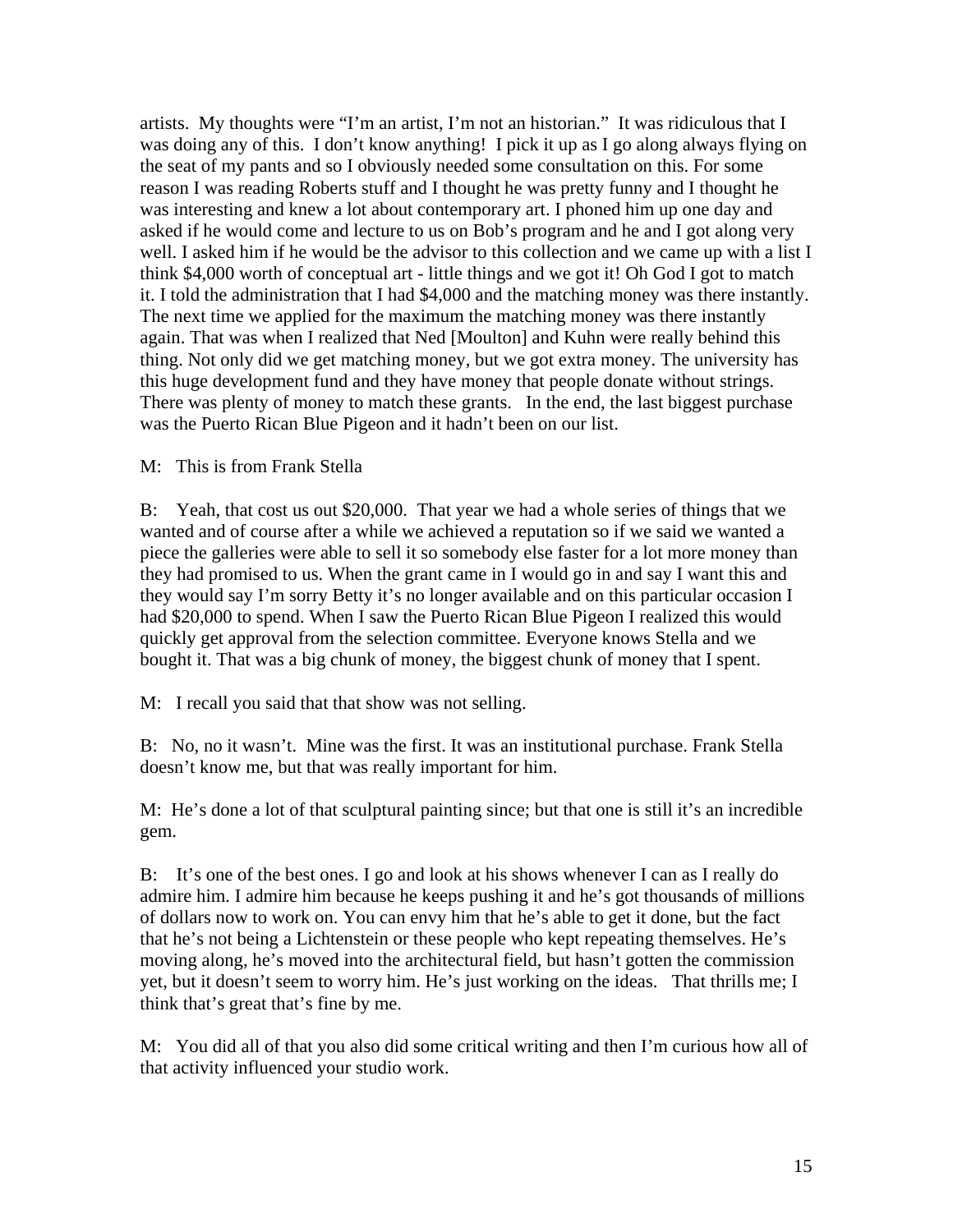B: Well the critical writing.

M: Or were they separate enterprises?

B: Well the critical writing was after they canned me from Ohio State and that was a whole other story of politics that I rarely care repeating. We were doing so incredibly well that the university decided that they were to go for this huge amount of money and would make art the focus of it. Unfortunately the board president at that time had a collection that he had wanted the university collection to have that wasn't a contemporary collection. He did not like what we were doing and was furious. His name is well known. They recognized - this is my understanding of it -, that there wasn't a hope in hell of the university focusing on the art collection for this big thing if I was still there. I just got annoyed with it all and told the new Provost on one particular occasion that if she didn't want to listen to me I didn't want to listen to her. After that they told me my job was finished (laughing.) Actually it was a good thing as I had had enough. I knew I'd had enough so it was fine.

M: Anyone who hasn't done gallery work should know that it's a lot of work. It's a huge amount of work and you ran a program that was dense, intelligent and very fast paced.

B: It was!

M: And also running a house hold. (Laughing)

B: People didn't think it was a tragedy for me that I was leaving the university. It was assumed that I would go off and be a museum director somewhere else. What they didn't understand and I had never made it clear was that I had a family; two teenaged kids and a husband that was writing a series of books. You can't say alright guys I'm going to be a museum director somewhere else that didn't work at all. At the end of that year I went to the museum management course that Getty runs in California. For the first time I knew what it really meant to be a career museum director and thought hey - if we can think back to when I was 17 - I don't want to have anything to do with this. Too many no-no's. For instance if the students came in and wanted a recommendation I would give them a recommendation. No you didn't write anything like that. It was so ghastly, nothing like the free wheeling fun things that as naïve curators we turned into something really useful. (Laughing.) You had to raise money for God's sake - I've never been good at raising money.

M: My experience was that there was something about the nimbleness of a university gallery.

B: Yes

M: And the mandate that it was a laboratory for looking at ideas and new things and it didn't have to be polished and it didn't have to please the eye necessarily. So it was very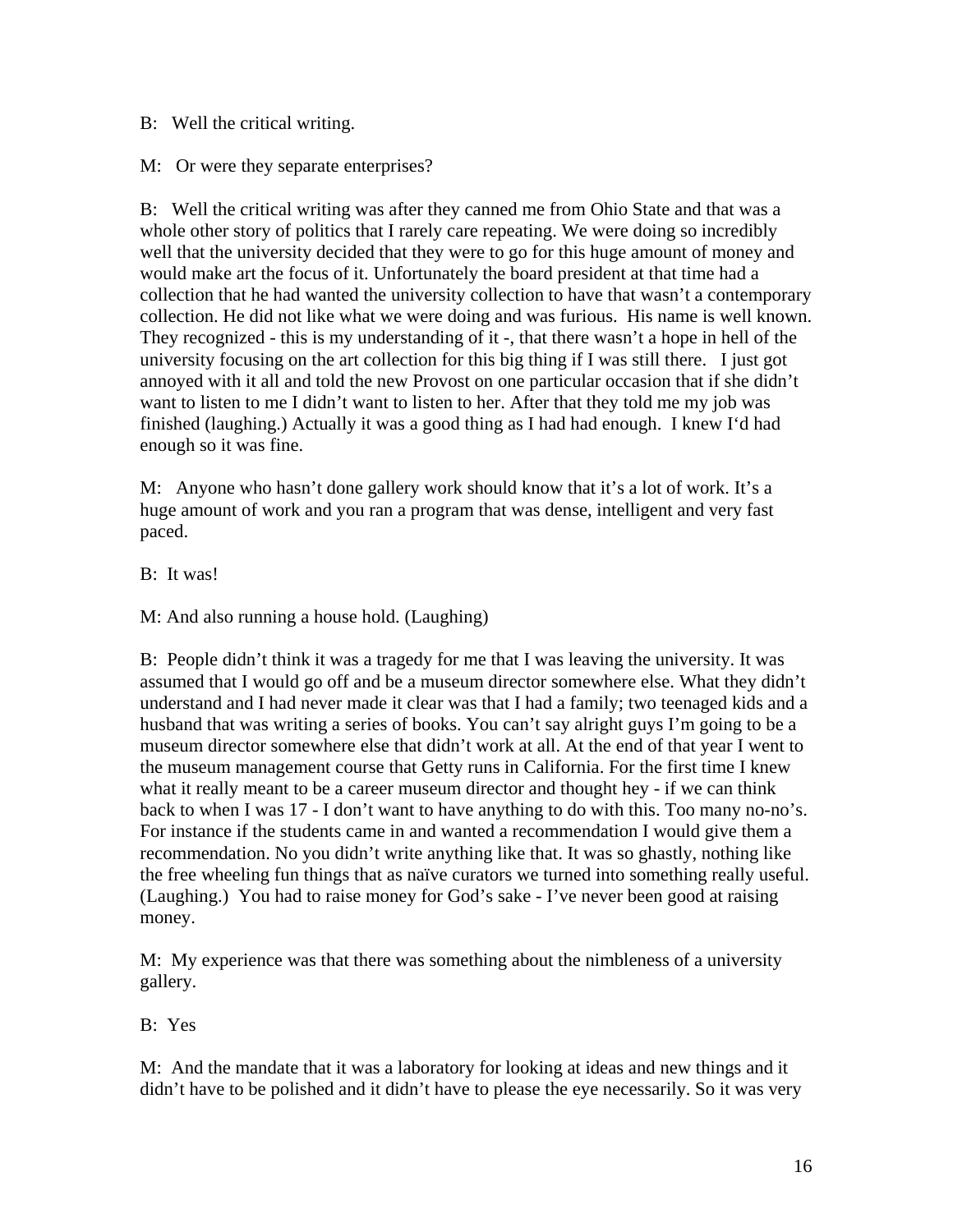liberating. I was a graduate student when you were running the program and I did a lot of assistantship with the gallery. I think I got a sense of certainly of how much of a sense the pace made to the ambience and after I got a position I understood something about how really attractive it was to have a certain mandate and quite a bit of autonomy.

# B: Certainly

M: Who did you have to answer to? In a fundamental way you didn't answer to donors or the board you answered to the field.

B: That's right! Yeah you did and that's why it was successful you were immersed in the field. I would go into New York three or four times a year and I knew all the artists and dealers in the galleries and that was terrific. I think now it would be completely different. It would be very much better I believe it could be very much better and I hate how all the museums all over the world concentrate on what they see as the scene and overlook the smaller areas. Areas like Ohio and so on because I think there is wonderful art going on and it just doesn't get looked at because many curators are concerned about their careers that are furthered by following the work chosen by the gallery dealers who show the first one or two or the very hip spaces that have money - like Massachusetts MOMA. When I first started at the gallery Ted sent over a couple of his Russian colleagues who looked at a Jim Reineking show and stated that this wasn't American art but International art. We became great friends because of our differences. My point was that it may be International art, but he's an American and American art these days is essentially dictating International art. I don't think America is necessarily dictating international art, but there is international art scene out there and that's where the energy is. Everything else seems to get dropped off and probably the more interesting stuff gets dropped off. It's possible that the most interesting stuff gets dropped off.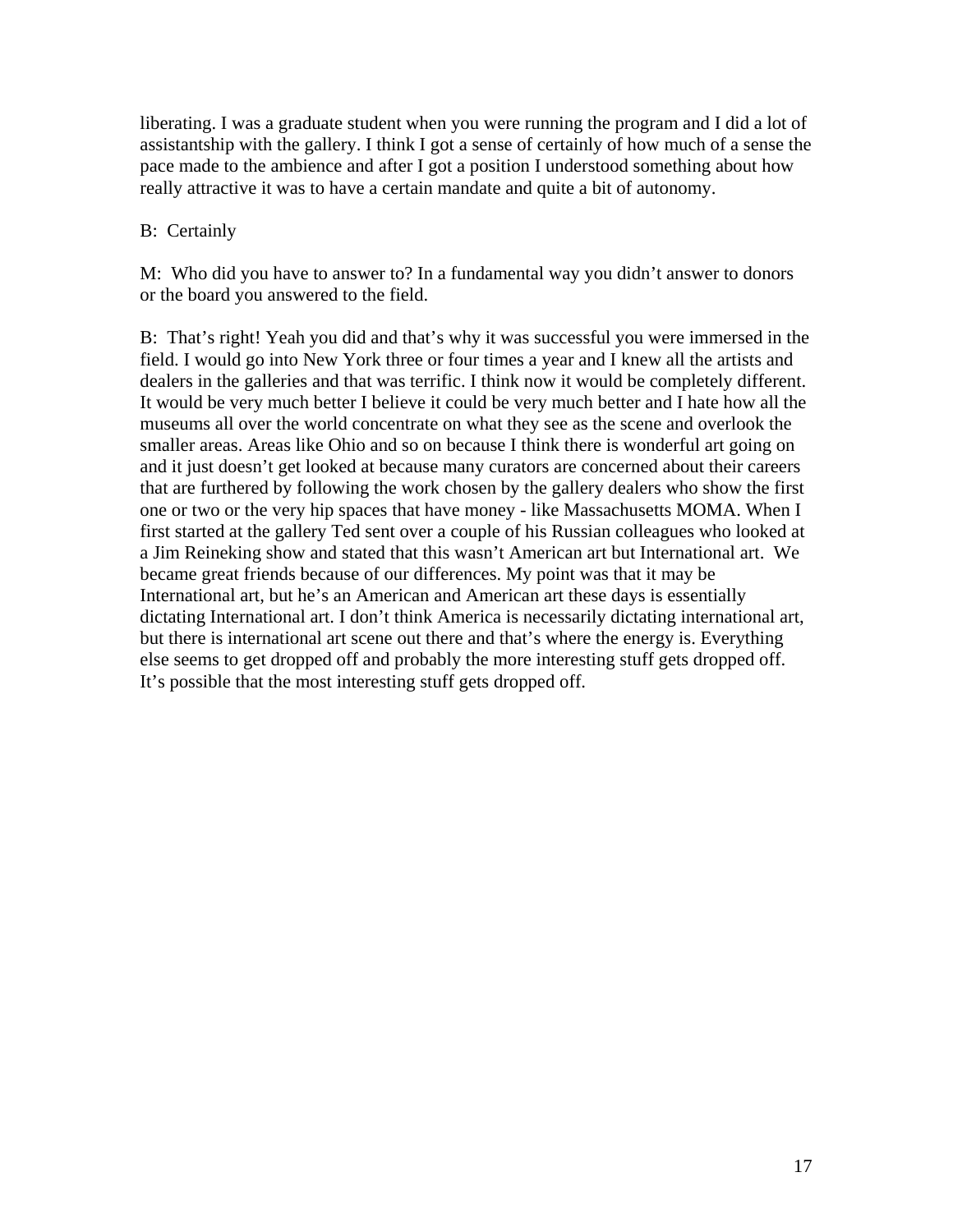#### M: We've left the gallery

B: Yes, thank goodness (laughing)

### **Independent artist, writer and curator**

*New York, Art and Mathematics*

M: This is 1980 - 81 something like that.

B: Yeah 1981- 82 somewhere in there. Some of my problems with the faculty began in 1979 when I did my first New York show which was reviewed in New York Arts Magazine. It takes a while for a review to come out, but once the review came out the shit hit the fan because there was much jealousy. Bertha Urdang asked me if I wanted to be a part of her gallery it was really a miss- match which I didn't expect. She didn't show much sculpture and her priorities really had nothing to do with what I was doing. But who else was going to ask me other than the time that Robert Smithson had introduced me to a woman who was running a school on the east side [ElaineVarian] who was very interested in the little booklet I made up for my thesis show. I know that there was a buzz about it over in New York over two or three days... But in the end they decided at that time it was too far out. Probably they couldn't deal with all these inflatables things and who would such and such. Somebody - I was foolish about this -somebody from the Metropolitan education department asked me if I would like to take the things to the education department and said I didn't want to do that it was more serious than something for children. But it was stupid of me I should have had accepted that. But other than those times when you're running a gallery as you very well know you don't really put yourself forward as an artist at least I didn't. I found that it wasn't a good idea, you had to be interested in other artists although, let's face it, you were interested in artists because you had an insight into what they did. This is another good reason not to continue after awhile because the scene changes. For instance I didn't have any sympathy for the guy who was throwing plates around [Julian Schnabel] and all of that stuff. I couldn't put energy into exhibiting that; I just couldn't.

M: You mean Julian Schnabel?

B: Yeah. I couldn't have done that. I just couldn't! You do have an insight to what the other artists are doing, but you better be very careful to downplay your own ideas at least that's how I felt about it and that's what I did... All the time I was doing that gallery I was working as an artist and I do think that being part of New York was important for me personally. It was important having Robert come out every three months or so and I always took him to my studio to see what was going on. Sometimes the artists would say what do you do so I would bring them over. I remember bringing forgot what his name was [Acconci]. Several of the artists would say what do you do? I would say well okay I'll take you to my studio if you like and the only reason Bertha Urdang got to see what I was doing was that she got snowed in. She came to Columbus when the weather was really bad and she was here for three or four days and she was really bored. She said why don't you show me your studio? (Laughing) so I thought well okay and I did otherwise I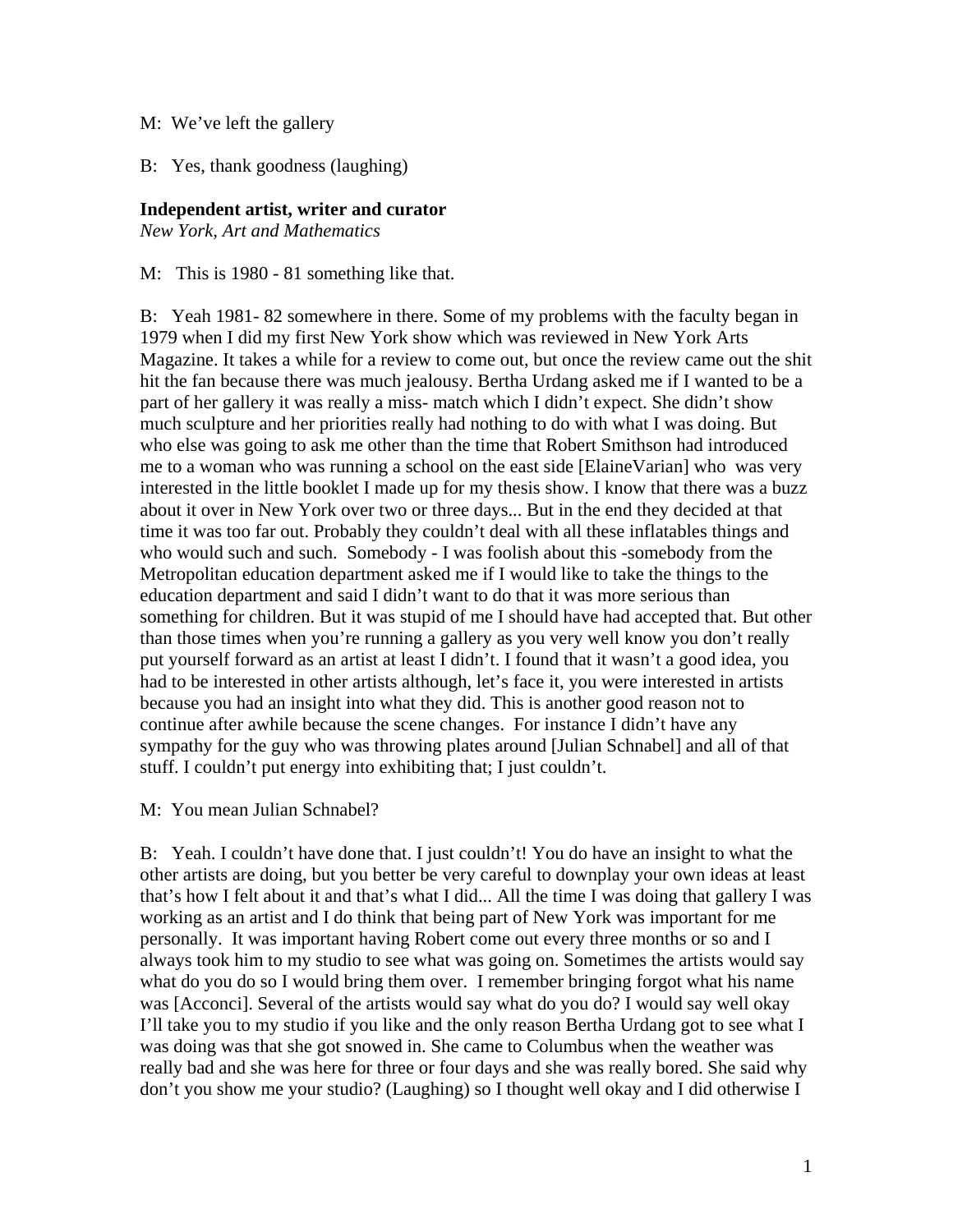would have not done it. She was really taken with the work I was doing at the time. I felt sorry for her because it was the very minimal clear plastic things that she liked - hardly there. That wasn't really me that was just the phase I was going through at the time. When I finally got exhibiting with Bertha on a regular (laughing) basis gallery it was a riot of color and noise and everything else. I admired her for her ability to keep up with it. Of course we became really good friends.

## M: Right, right

B: That was something else, but when I think about my work stuff like A and B. There was what I thought I was doing and what I was really doing and what I thought I was doing was related to the issues at the time, the kind of art going on was what I was interested in. When I was writing my thesis I was busily reading Art Forum, about Process Art and all of these things. I thought it was really exciting. It certainly influenced me, and there's no doubt that Systems etc made me see that what I was doing was fitting into something like that. But when it was all over there was another take on it, for what I did when I was making stuff was just follow my nose. In the end some people thought it was a formula, but it wasn't. After the experience pieces I started being interested because of Robert Smithson - I was interested in spirals. We went to Casco Bay in Maine and one morning I got up really early while Ted and the kids were still sleeping I drove out to Popham Beach where there is a vast expanse of sand at low tide. I thought I'd draw a spiral with a stick on this smooth surface but didn't have the faintest idea of what the hell I was doing. How do you draw a spiral? Right - I drew what was essentially an Archimedes spiral - I have a photograph of it. I came back and realized that within the art world we were always talking about spirals but basically no body knows what they're really talking about. So I started experimenting making spirals at the same time that I was starting into the inflating thing.

M: Just because of Smithson, because he'd done the Spiral Jetty.

B: Well the drawing was because of Smithson. I was thinking about Bob and thinking about what he did and thought "Well I'll draw a spiral" It was like five am in the morning with the sun rising. I'll draw a spiral (laughing) it was nothing more.

M: Then you realized how little you know.

B: (Laughing) I knew nothing. This was about 1973 or 1974 I realized I think at the time I did my thesis show that a lot of the things I had made were circular discs. Round discs 54 inches in diameter was the basic size due to the width of the vinyl. I also noticed that I was interested in the wholeness, that one, the whole thing. So right from the very beginning there was the notion that the spiral was cut from the circle.

M: What do you mean? There is this notion that the spiral is cut from the circle?

B: Well of course it is. If you want to make an Archimedean spiral you cut from the center and bring it out and at the end you have used up the circle. I did a number of things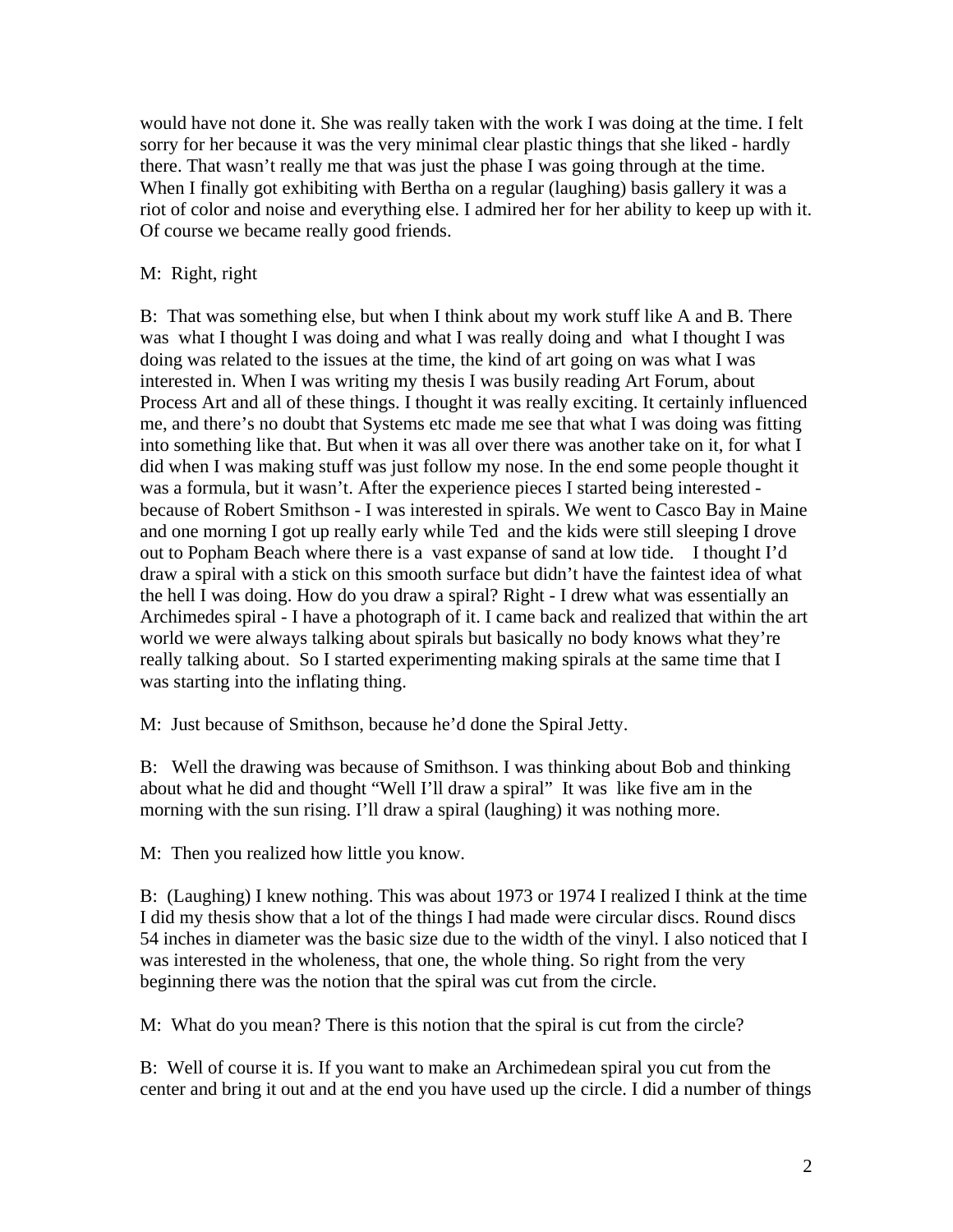that were based on an Archimedean spiral - it's the easiest one. I was still involved with this notion of experiencing things. So I made equiangular spirals that you can get into but never bothered to exhibit them because they were just too damn clumsy. Then I realized that you could start playing with these by cutting supporting spacers and then assembling the four pieces which enabled me to make huge pieces. I started to make really really huge pieces. Talk about the seat of your pants; I had no idea where they would go. Ted was working at Battelle and at the time they had empty space down in the basement where I would go and blow them up - pieces ten feet high and twenty or thirty feet long The first lot barely stood up (laughing) the second lot wouldn't stay up at all so I had to cut them in half. I got better and better at it and then I sort of reached the point where I really liked these things Michael I like them because they're alive like The Queen that's out there right now. The blower is a darn nuisance because its noisy but it's moving.

#### M: Yes, yes that's right!

B: It's moving all the time so you think this kind of sculpture has some energy to it. I love the bronzes, but……

#### M: They're static?

B: They're static you have to walk around them to get a sense of their wholeness. In regard to the inflatables people ask why I don't you show them blowing up? That was not my interest; my interest was in this thing that has this life sense to it. So I tried all variations that I could on the spiral. I had one the looked sort of like DNA and so on and then I came to a dead end -, an absolute dead end! One day I was sitting over in the Circle restaurant, which was my greasy spoon next door - it's no longer there -. I drew a Ying-Yang. Normally I would have cut a hole in the circle and worked a spiral from there but I drew this Ying-Yang shape and thought well, maybe I can get a couple of forms out of that. That just exploded for the way in which I was working could theoretically generate an infinite number of closely related shapes. Very quickly I learned I had to control it by having certain points that could be matched up, working again from the seat of my pants I mucked around and kept making these things……

M: So just so people understand in one case you might cut two copies of a spiral...

#### B: Yes.

M: .. the simplest one would then be to put them directly on top of each other seal the edges then blow it up.

B: Yeah, then you have a flat shape on the floor that could be the shape of a spiral. But fortunately no, no you can never do that. You always screw it up, there's always a displacement. It's the displacement that makes it move.

M : But you skew these two identical things in varying degrees which creates a whole series of formations?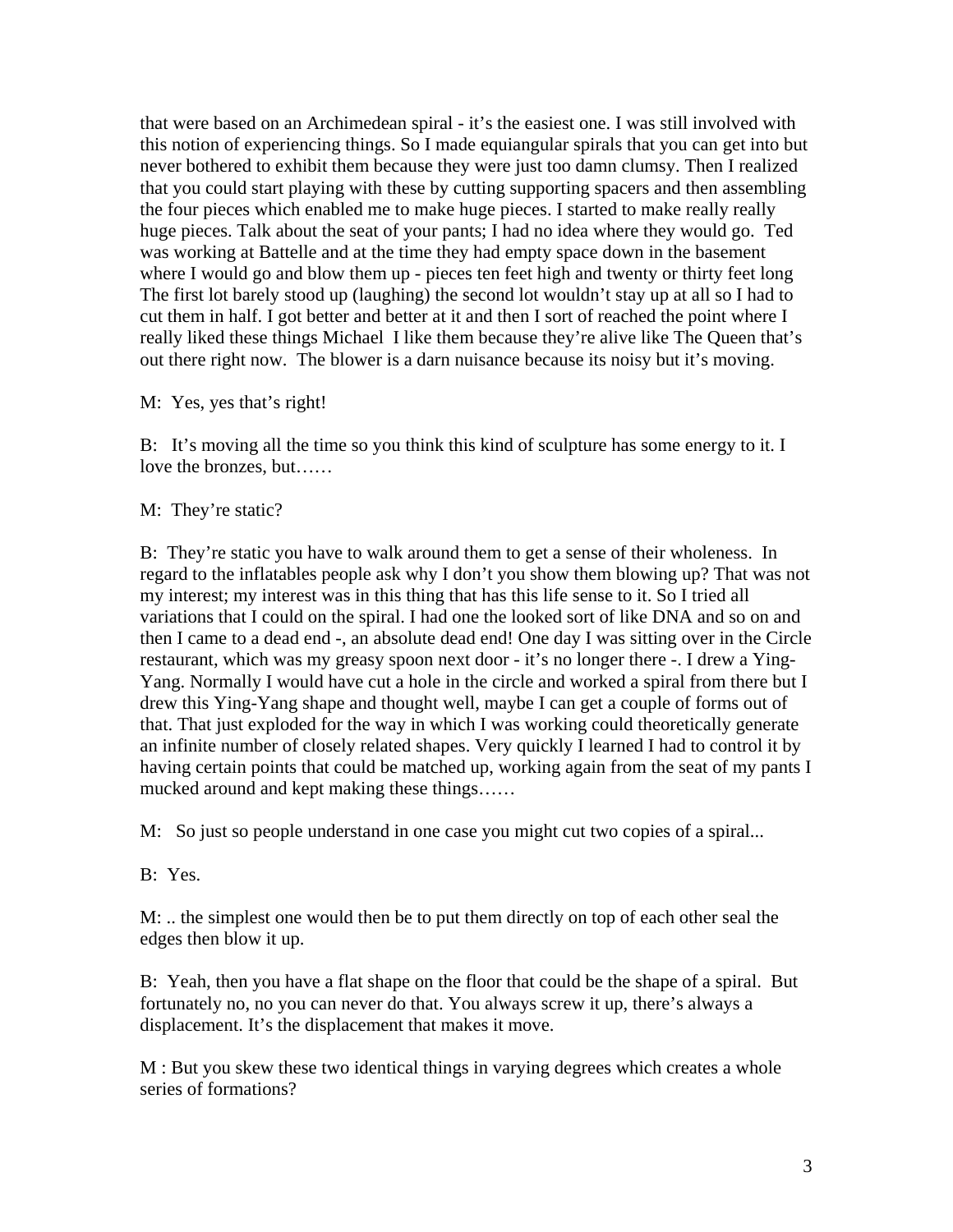B: No, no!

M: Well unexpected...

B: No, no what happens is it projects the spiral into space.

M: Ah okay

B: It's exactly the same as what happens with colliding elementary particles something which I showed as part of an exhibition in Kiev, Ukraine. Ted's friend, Steve St Laurent was in charge of the Bubble Chamber at Stanford where they were colliding atoms the result of which was revealed in photographs. As atoms collide a particle comes off and goes spiraling off. The spiral which occurs is dependent on the way the collision occurs. That's certainly what happens in my sculpture. To make the pieces stand I insert a spacer but that doesn't radically affect the geometry just makes them so you can stand them up. I worked a lot with large spiraling forms, but I really didn't get all that far with them, I didn't get to the point where I understood I was making a kind of universe. I just made these big things and got possibilities so show them downtown [Columbus Art Festival 1974] and so on. Then I started on these Ying-Yang derived shapes, which turned out to have, well in the end there were sixty distinct shapes. I learned an enormous amount from this series I learned a great deal about geometry I learned about symmetry I learned about structure because in the end it was a whole field of things. It took over. After a while it wasn't me doing it; it was telling me what to do. You got to try this you got to try this you got to try that. I was doing that when I was running that gallery. It was very exciting, but at the same time there was a great deal of mechanical stuff that was associated with it. You did this and thought well maybe I should do it like that and so you could be thinking of something else at the same time, which was one of my problems. Eventually I exhibited them at Marjorie Tallalay's New Gallery and when it came time to hang them I realized I didn't know which way to put them up. In my studio I could group them coherently in several different ways and it was hard to choose for this exhibition. After the exhibition I contacted Phil Huneke, a Professor of Mathematics at OSU interested in Topology and he got really excited by them because it was relevant to some of the things the was thinking about. He worked with me and between the two of us we sorted these out and he did a paper on "Tessellations of a Sphere" for a mathematics conference in Seattle. I proceeded to work through and sort them out in ways that satisfied me and satisfied him. What was interesting about that the collaboration - if that's what you could call it - is that we weren't thinking of the same things. One day when we were in the gallery I said that we had to be sure we were talking about the same thing. So he put his cards on my pieces. The fact is that we were speaking in our different languages mine the physical his mathematical. This exercise satisfied us that we were at least talking about the same things. On this day the sun was shining in the in the studio and they looked absolutely beautiful! We got into the elevator and I said "Just look at that, how beautiful these forms are, so clear you can hardly see them". He said something like "Ah yeah, I suppose so." (Laughing) It was really funny, it was really really funny! I mean he thought it was beautiful, but the beautiful was in his head. But I managed in the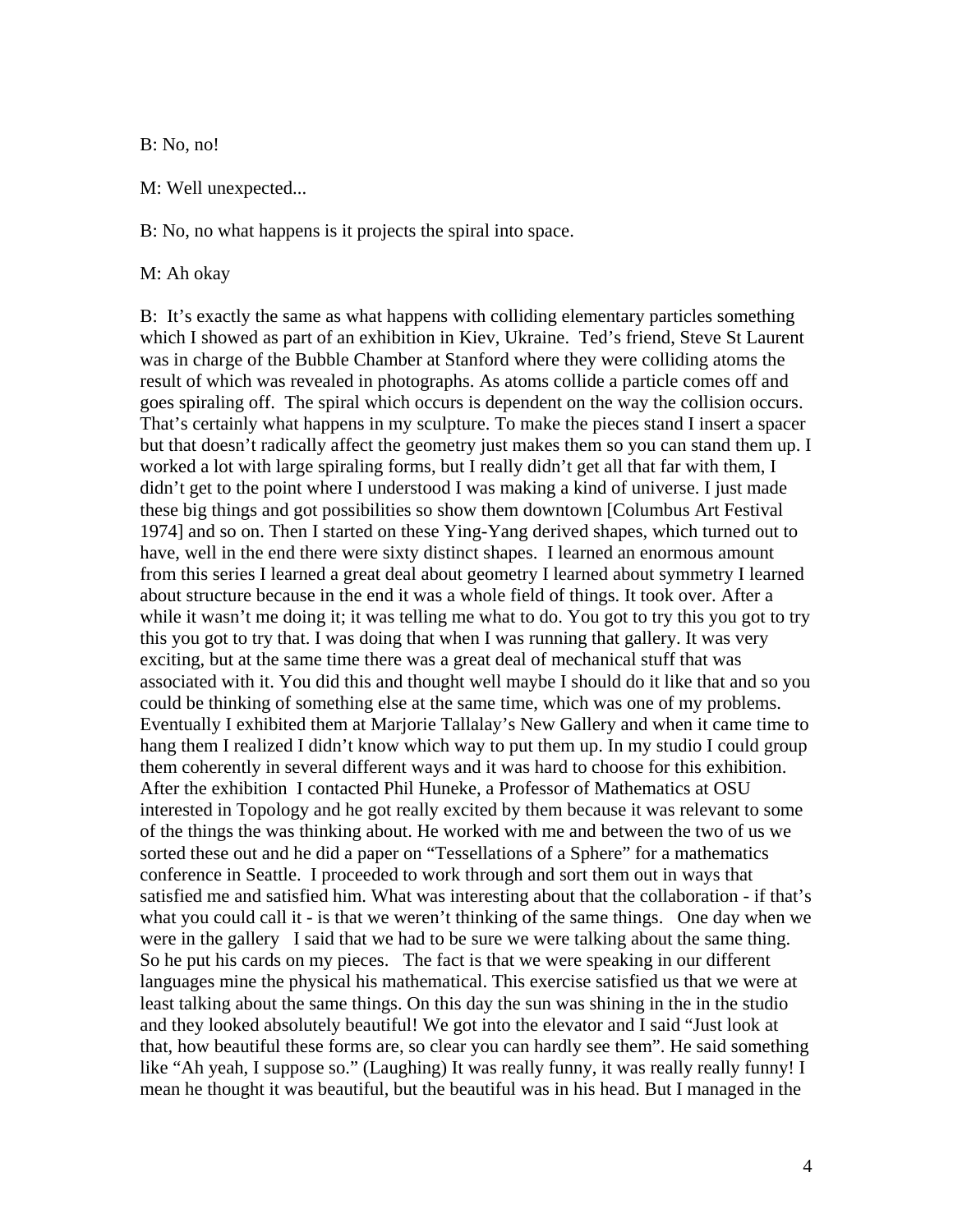end to sort these out in such a way that you could hang all these sixty different pieces so that they related to each other in every direction. Sometime - it's probably not going to be me - somebody could put them up into a Universe of forms. What it taught me was how forms changed and how they're related. I could see families of forms in fact called them my family. I could just see how biology worked I can't do it in the language of biology but I sure can certainly do it in the language of sculpture. I could see how evolution happens.

Okay I do those and another series called Con(jug)ates when I suddenly realized these darn things were all spirals (laughing) it never occurred to me before, but these were all spirals so I backed back into spirals. But I also realized that they were closed sets. Especially the Con(jug)ates which developed from two same shaped pieces that revolved around each other until you came to the beginning again and repeated. You could adjust using symmetrical or asymmetrical matches but all were essentially a closed set. I thought okay that's fine and then for some reason or other I decided to start just sewing annuli together. I took annuli from the fifty four inch diameter disc and put them together so that they were congruent i.e. both going in the same direction and I started sewing. This thing got bigger and bigger and bigger and bigger. I could envisage it going down the elevator out of the building (laughing) and down the river. It was just so exciting it was so simply done, but really exciting. I realized I had an open surface like an open universe just going and going and going. Where do you go from there? Well it was an asymptotic shape and when it got down to the shape that was the diameter of the original annuli it began to frill. I thought "yeah a universe could do this and it could do this and finally it would dissipate" So I called it "Open Universe." Then I thought " Well what if I make mirror matches of these things and just shift them a little bit in the way that the bigger pieces were shifted? " And so I did that and found this marvelous situation whereby you can mirror match annuli that are barely different in diameter so that they start to spin into a helix... As you continue the displacement enlarges so that you end up with another open surface. Great. Then as I'd always been messing around with symmetrical matches wondered what happens if you make them asymmetrical? The same thing happens although somewhat more varied so you start off with a helix which segues into an undulating surface. You keep going, but eventually ……

M: Explode?

B: Yeah, like an explosion! God it was really good. I did a whole series and showed them at Berthas in an exhibition entitled Eccentric Progressions. Then "Okay done that can't think of anything else to do".

M: When was this?

B: Ah, 1980s I think I showed the Eccentric Progressions in 1982 or 83 it was after I had left the university. She was very nice to me she gave me several exhibitions one year after another just to keep me occupied I think. I was planning to do an exhibition out on Long Island.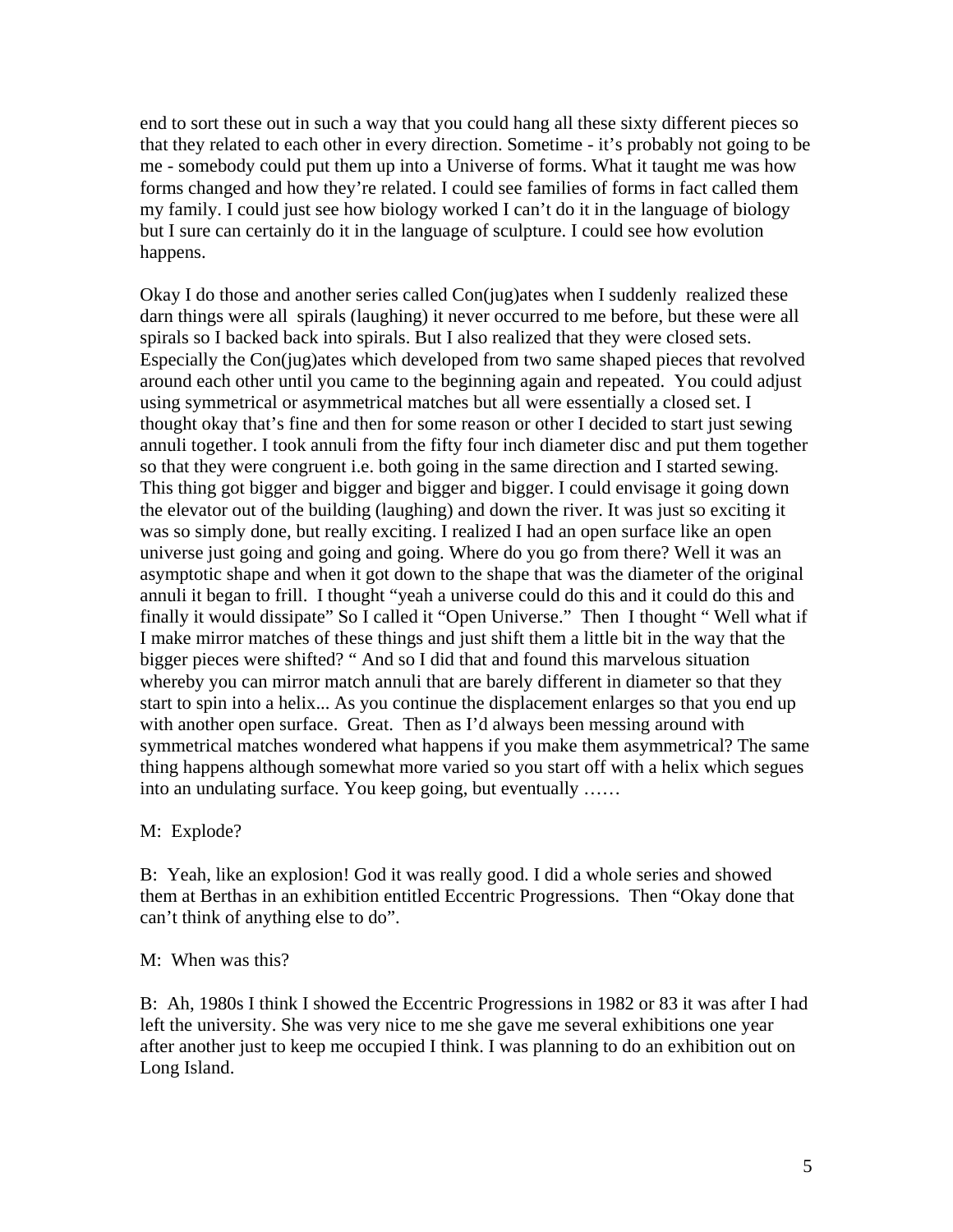#### M: At Islip?

B: At Islip, yes. At that time I had gone back to the Anolatabulata because I could see many of those shapes had anthropomorphic overtones. Some of them looked like penises some of them looked like body parts I thought well I should play with this a little bit. I did a whole series of things called God's Games. I got fish out of them, insects, birds and such. I was really interested in this anthropomorphic thing but soon realized that the system was too clumsy for the differentiation that I wanted. You could do your Ying-Yang and then you could switch it over so it was displaced. You could add little wiggles to it all still within this concept, but it was really too clumsy. It just got out of hand I suppose I could have used fabric which would have been easier to manage but the whole thing pretty much came to an end.

# **Matriarchal Series.**

The other problem is that no-one seems to like inflatables; they think they're gorgeous, but they're afraid of them which is stupid. Some of the big pieces could be bought by corporations to put up in their lobbies for short periods of time for after 3 months everyone stops looking at art work. After three months roll it up, stick it in a Christmas storage box and leave it there bringing it out a year later for everybody to love again. You know what arts like - these things on the walls - you stop looking at them after about three months but folks don't seem to get it that way. So I thought maybe I should get back to this bronze thing, I'll make some things that are permanent. I'll make some bronzes, so I started with an inflatable and then covered them. For Islip I had covered them with resin. It was not long after I had left the university, not long after I found that I was not the only child. In fact my mother had had four children and that I had a sister etc so I was feeling pretty fragile and subconsciously made these forms that were e very very fragile; just a thin covering of resin over the inflated form. As most of those got broken I thought I'd make others out of bronze and did. While I was putting plaster on the shapes, some of my newly found family history occupied my mind - whalers – Bishops of London – sisters and so on - the whole a really interesting story all in itself - I looked at the pieces I had and said that one is my great grandmother, Emma Royal, and there's my grandmother, Annie and there's my mother, Flo, so this ones my daughter, Jane. . Previously I had made a resin one that was me. I then finished the series by making my grand daughter, Emma, so I have six or seven that have become the "Matriarchal Series."

# M: Laughing

B: I realized that the whole of the Anolatabulata set had been about making a family and once I found out I had a family I wasn't (laughing) that interested in it anymore. It was (laughing) not of much use once you got the gist of it and of course in a sense this applied to the universe work as well. But I still use this work to interpret what's going on in the scientific world. Invitations to Art and Science conferences were really because they really like the geometric aspect not the Life Force concept. I only went to two conferences, as most of the presentations bored me, I just don't find computer work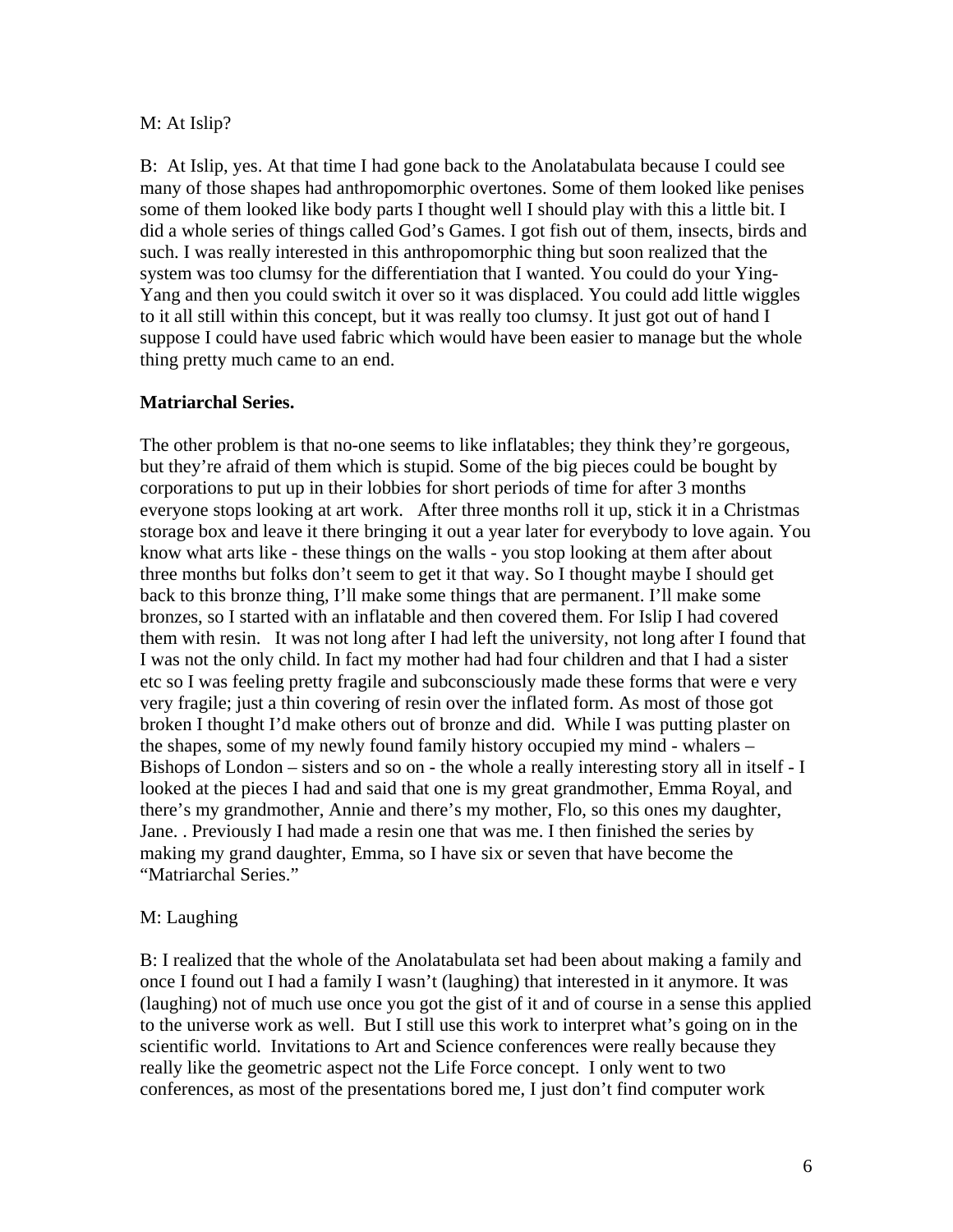interesting. I'm a hands on artist not one of those people. I would be introduced as this person with this essentially very interesting geometric work but I would insist that in the field of mathematics I should be classed as a primitive, comparing myself to primitive artists. If somebody says  $A + B$  = something I just freeze, my stomach goes cold. If you mention anything to do with algebra just forget it (laughing); don't know anything about it; I'm an absolute primitive. My notion of geometry is entirely physical. I learned a lot I made some notes I don't know if I can tell you anything else

Now what I do in the New Zealand is make ceramics and draw. In making these pieces I use ideas that have developed over time. Certainly what I thought I was doing throughout the 70's and 80's and beyond was introducing to sculpture a new way of looking at and making shapes, but nobody noticed that. I was always out of phase. (Laughing) when I was doing this very organic stuff nobody was doing that now they're doing all this work with organic reference but its all totally primitive as compared to mine even though my ideas are a part of it.. I think and I thought that my approach was an interesting way to look at sculpture and it was an interesting way of analyzing sculpture. Certainly helped me when I started writing about art the fact that had I learned how to look at it this way. That's all I know!

M: When you talk about families the thing that came to mind is that scientists organize things into families?

B: Yes! Of course everybody does it's to create structures, mental or otherwise.

M: You've always been really good at looking - for instance while you were curating looking at the underlying activity. Going into somebody's exhibition and saying so this person takes this premise and working with these two materials in this way this is what flows from it. Once one comes to that conclusion then there's potentially not any reason to do that anymore. It could be why a lot of artists aren't critical because if they understood what they were doing they might stop doing art. (Laughing)

B: Well I think that was Duchamp's problem. He was smart, knew exactly what he was doing and he had to stop. How could you keep on doing it? That was absolutely his problem as one of the artists at his time who really understood the physics of the time. When physics was just blowing its mind and he understood it. What's that piece of his? [Tu m' 1918] It's a piece that clearly shows that he was able to see what was going on and having worked it out he'd simply illustrate. Part of the trouble with my work is this. See that piece out there? I was interested in this whole idea whereby if you take the same elements and you combine them differently or you take different elements and combine them you can end up with the same shape. This is one of the problems that interest biologists. But biologists beat me to it. They got their answer and I was till messing around with that (laughing) because it was a clumsy method... When you begin to see it that way you probably don't want to do it. Now my problem now is that what I always wanted to be was an abstract expressionist – to just stick it out there. So what I try to do in the studio is not to have any preconceptions but simply go down there just do something. It doesn't always work out that way somehow your experience always gets in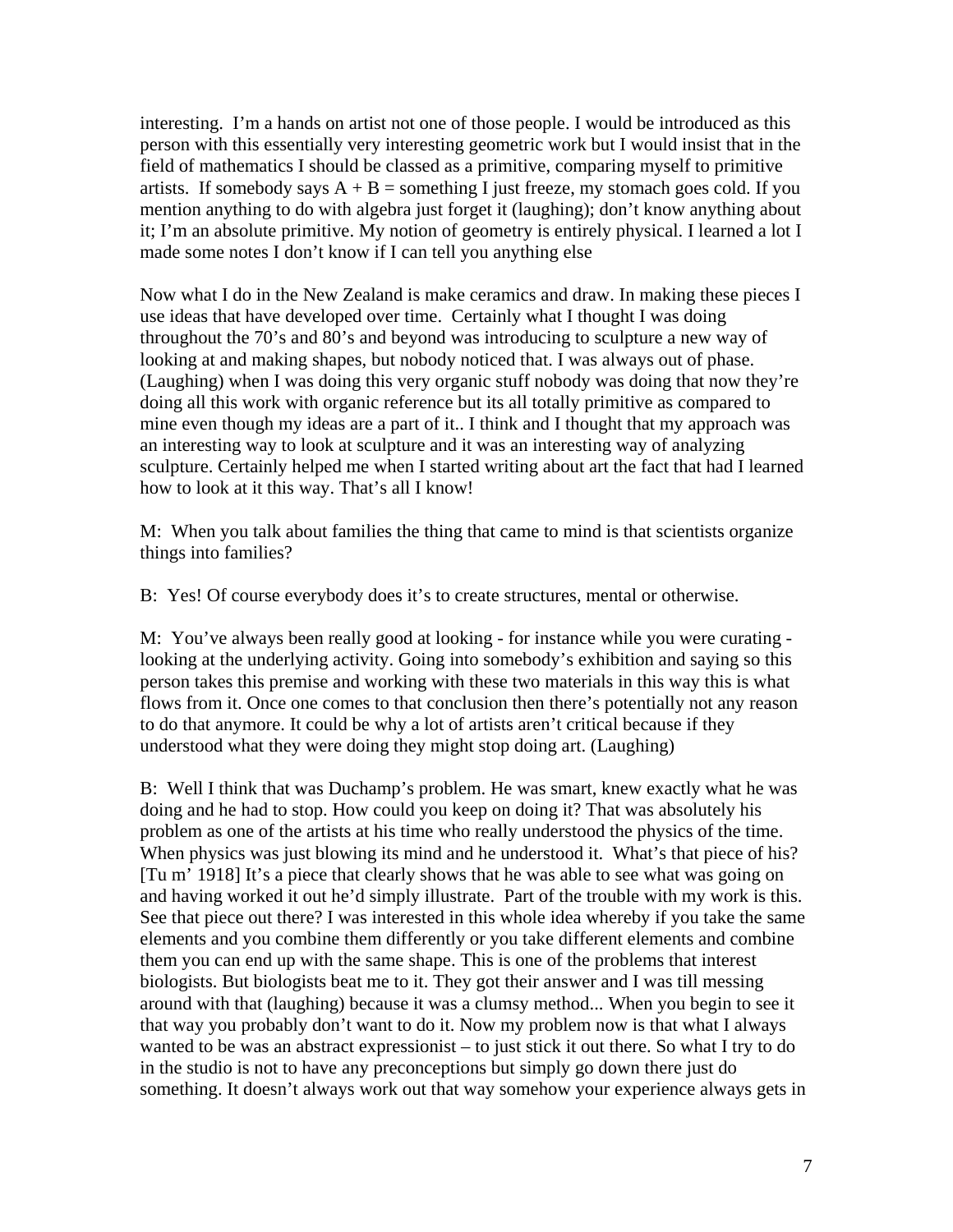the way (laughing.)

### **Color and Space**

M: For the long while you have been painting on clear vinyl inflatable structures.

B: Back in 1983

M: In 83 so that's twenty years and if you consider the ideas of painting on a non- planar surface there's a large handful of artists looking now at this zone that exists between painting and sculpture.

B: That's right

M: Whether it's Stella who is projecting painting into space….

B: Oh he's moved on

M: ..or sculptors who are taking a three dimensional surface and painting on it. In that general arena what do you think you're doing that no one else is doing?

B: Well I have a problem and that is that I have become allergic to the vinyl which gives off nasty vapors. When I first started painting on clear vinyl it was to make a mark that would tell me what had been going on - a way of analyzing it when it was finished. I used a circle that was divided into red, orange, yellow, green, blue, violet areas. Within those areas I would break it up again. So you could see how far you had moved one side in relation to the other. Color became a measurement system which I used throughout most of the colored sculpture. But what got me really excited in the end was hanging the color. I would love to just hang color in the air –like throwing the paint up in the air and the clear vinyl was the closest I ever got to that; light as color. The self portrait I did about two or three years ago was a bit like that; the color was just there. I have a lot of paintings stored done several years ago. I can still paint on the flat vinyl; it doesn't kill me because I'm not handling it much. I can roll it out, air it out, paint on it and hang it up and that's not bad for me. But I don't like it very much because it's flat. Although you can hang several surfaces one after the other and so get three dimensions that's not the same thing as sculpture. But painting on the vinyl is just so seductive as it's possible to paint on both sides of the vinyl after which you can see the spaces in between the paint. You're essentially hanging the painting the air. Really fundamentally it's all about light! Our lives are infused by light there's nothing if there's not light. Now I'm just painting on an opaque surface and inflating it. Frankly Michael I have no idea where that's going, I have no idea so maybe that's a good thing because every time I have done something that's really interesting I haven't known where it's going. All in all I'm doing three things: I'm doing ceramics, I'm doing just ordinary drawing, I love to draw rocks and craggy landscape using pastel. The method is to just get out there and do it!

#### M: Right, right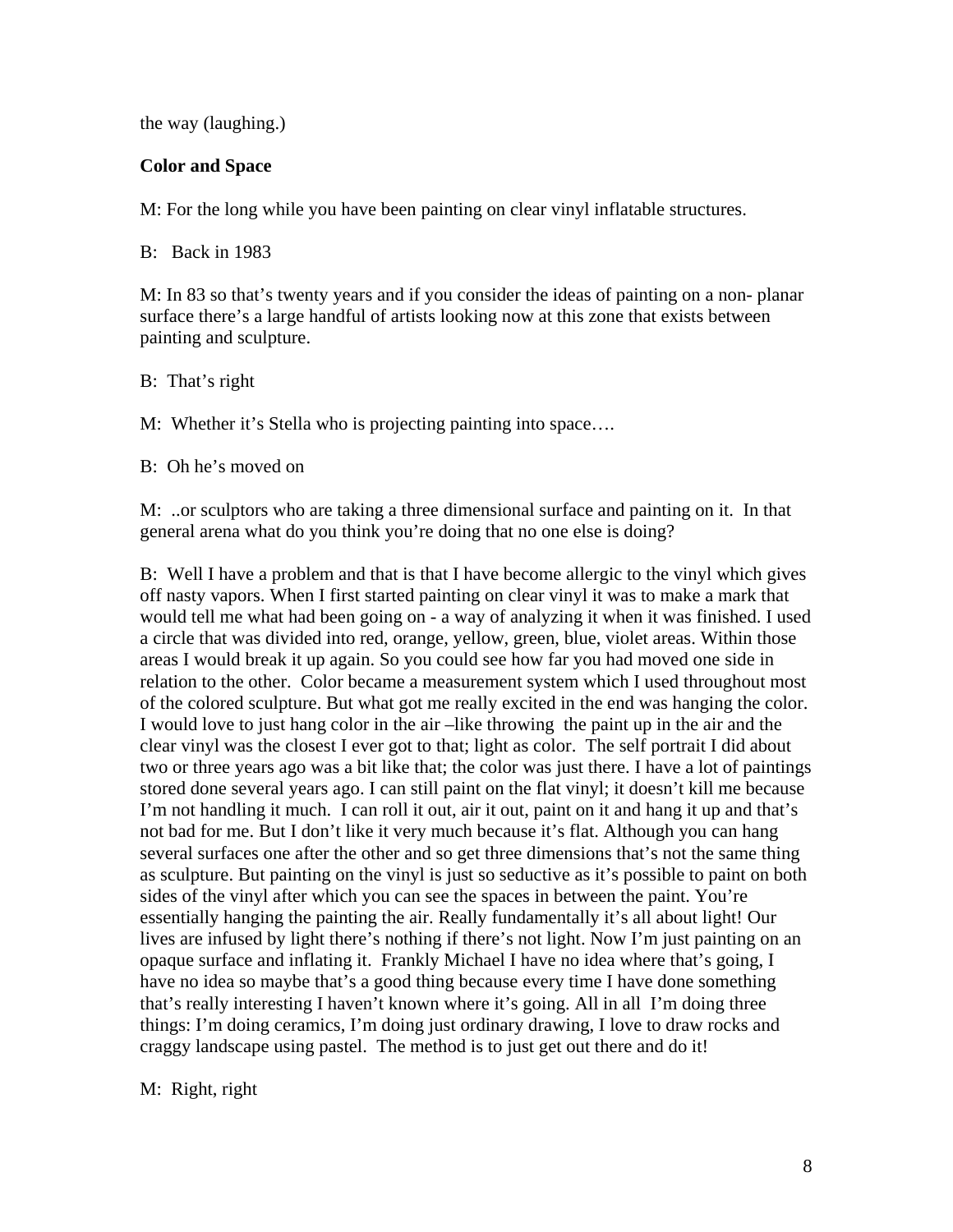B: I'm getting better at putting paint onto opaque sculptural surfaces. The best one I ever did was when I inflated it and then painted it but that's not easy to do. When it's inflated it's not solid. I suppose you could spray but that's not for me. I'm very physical

# M: Right, right

B: You have to do them flat. That one we can see in the gallery was painted on the table before it was inflated. As I said I don't know where it's going I really don't know where it's going but at least is kind of fun and I can whack the paint around (laugh.) It's color. You know I think sometimes as artists the field expects us to keep moving and keep doing new things, but I think it's likely that as individuals we're embedded in an attitude - in a time. Perhaps my best work was the Anolatabulata and the Con(jug)ates and the Universe work. That is so far, but I have another twenty years yet.

M: Well I think the thing that's interesting is you can potentially compare your work to things that are coming out of other people's studios, but it's pretty clear to me that you don't feel that you are repeating something that someone else has done. That's there something that is new, something that is uncharted, even though it's still evolving.

B: Yeah that's true! When I go and look at other people's work I'm less and less interested because I don't find too much formal invention. I like formal invention – perhaps there's not much to invent anymore but I doubt that. It's important that what I was doing, among other things, was inventing new shapes and a new way to make shapes, something no-one else was doing.

M: Right, right

B: I found it exciting, I didn't know where it was going and didn't care whether it fit into anyone else's systems. I think having grown up on this farm all these years ago I learned to develop my own methods of thinking. I think I'm an independent thinker because I grew up that way!

M: Right, right - right

B: Often I'd say to myself I'll just give up on this art stuff. I'm not going to do it anymore (laughing) and I don't do as much as I did. I'm 74 next birthday I'm energetic, but I don't have as much energy so don't do as much. There are other responsibilities, a family, two houses, a garden all those things.

M: Hanging color in the air suspending color in the air. There are ways that people have done that for instance projecting color into a smoky situation. Or high powered lasers that are visible because of the contaminants in the air. But those are monochromatic generally.

B: Yeah it's all very technical too.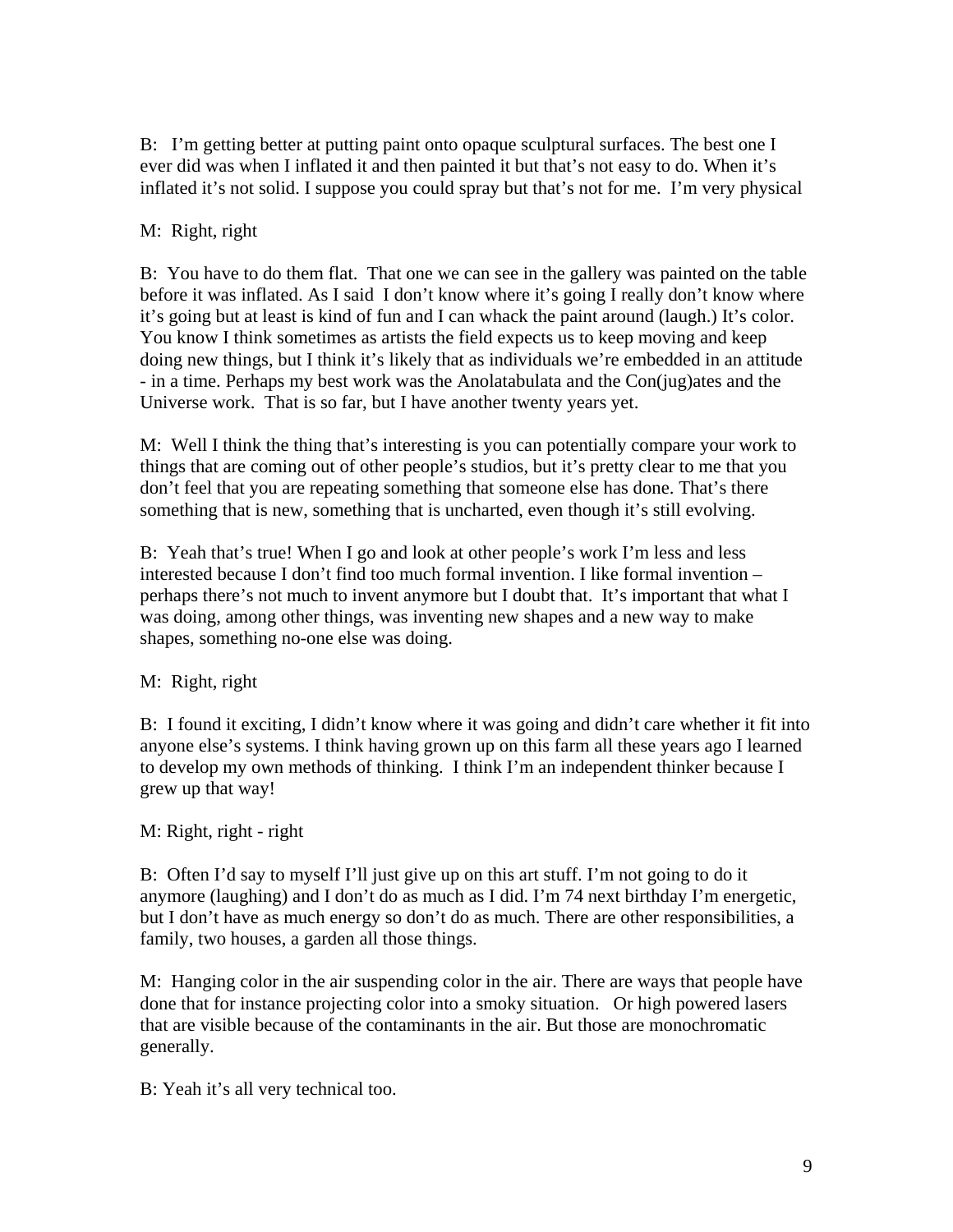M: It's overly technical. So in a way the closest relative to this is maybe the stained glass from the Middle Ages.

# B: Yeah!

M: Except that for those though color is hanging in space, it's in a plane. But here you're actually putting color into a sculptural space.

B: Yes, it's interesting! There's a piece up there now that's acrylic on clear vinyl – thick with acrylic paint. That piece works. But right back in the beginning I was painting just a little bit on some of the forms and that didn't work. You have to have a lot of color, you can't just space it like flowers in a garden placed every six inches or so. You really have to put a lot of color out there. It could be said that if you have to do that you might as well do it on a white surface - that's fine. However when you do it on a clear surface light comes in from both directions when you carefully apply the color. Of course the ideal thing on the vinyl would be to paint with vinyl paint but that almost killed me in the 80s as my liver packed up in such a way that physician was quite sure I was an alcoholic. It was in fact due to cleaning up the vinyl paint with lacquer thinner. But vinyl paint on clear vinyl is quite beautiful because the light shines right through it – it is quite fabulous. However what I'm doing now is not too bad, if you're careful. I'm learning; I didn't train as a painter so I suppose that's partly why I'm doing it as part of the challenge is figuring out a way to do it!

M: Right, right. Somehow we're all influenced by this collective awareness that we have that solid things aren't solid, they're solid but there's more space empty space in a wall than there's actual stuff.

B: And neutrinos are zapping through us the whole time.

M: Right and so in a way an opaque surface is kind of a ruse. It's opaque but on another level it's not opaque. A century and a half ago there was no such awareness. It's not as though one is trying - you're not trying to do art that illustrates that - it's just that that's a body of thought that's sort of in the air right now We are aware that's there is an electromagnetic spectrum only part of which we can see. There's this whole series of related forces that are holding things together in the form of a house lets say. Underneath maybe this hanging color in the air is in a way or simultaneously acknowledging that awareness.

#### B: Could be I don't know

M: Without trying to illustrate you know?

B: No, no I know what you mean. One of the things that always bothered me when I was curating and bothered me when people looked at my own art was that - I think this changed recently, but until about ten or fifteen years ago critics seemed totally unaware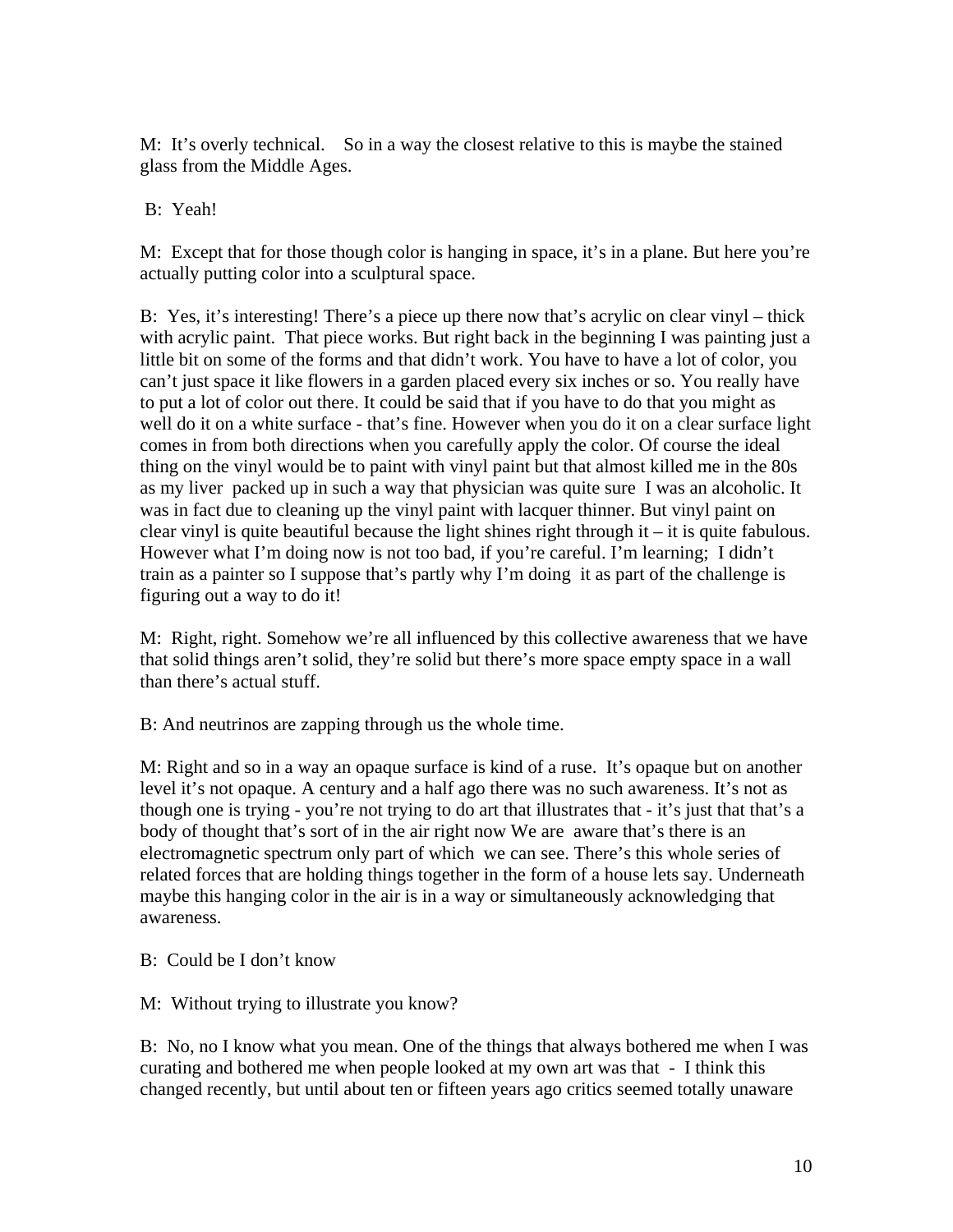of the world around them in terms of biology and physics and chemistry. This is not to say I know much either but I do read the paper everyday and I have my husband explain some things to me.

It used to make me sick I put things out there and people wouldn't see it area of relevance not that I ever do anything that illustrates I'm not interested in that. I'm not at all interested in that!

# M: Right

B: I could see the work I was doing had a relevance to the contemporary milieu in which we lived though by and large professional people couldn't. However I think it's improving I don't know if it's education - what kids are learning at school. I was talking to Gary Schwindler just a few days ago. He said that a PhD is being re-introduced into the Visual Arts. He didn't give a because but the idea is that the students should actually get a degree in something else before they came into art. Maybe that has something to do with the fact that there's so much vacuous art out there right now. The field beginning to realize that we have to train people or get something in their heads that they can work with. Maybe, I don't really know.

M: As you've been talking we just have in our gallery a number of Buckminster Fuller projects. Fuller and his ideas have been on my mind for thirty years or more. He's said a few things that kind of relate this idea of not illustrating and he talked about for him the first thing is that the universe is a continuing mystery. Probably because it's so large that we can't really fathom the whole.

B: Yeah there's probably more than one of them too

M: More than one mystery and related to the notion of this PhD in art. He talked about somebody who is a generalist at a certain point taking on an omni directional halo.

B: Laughing

M: As one might see as being necessary to be an artist. You were talking earlier about Duchamp really understanding the physics of his time. I wonder if he really understood it or he had a feeling for it.

B: Probably a feeling for it

M: A feeling for it?

B: Yeah, yeah

M: Which, I think brings me back to this idea that there's so much in the air right now, much discussion about the nature of matter

B: Yes.